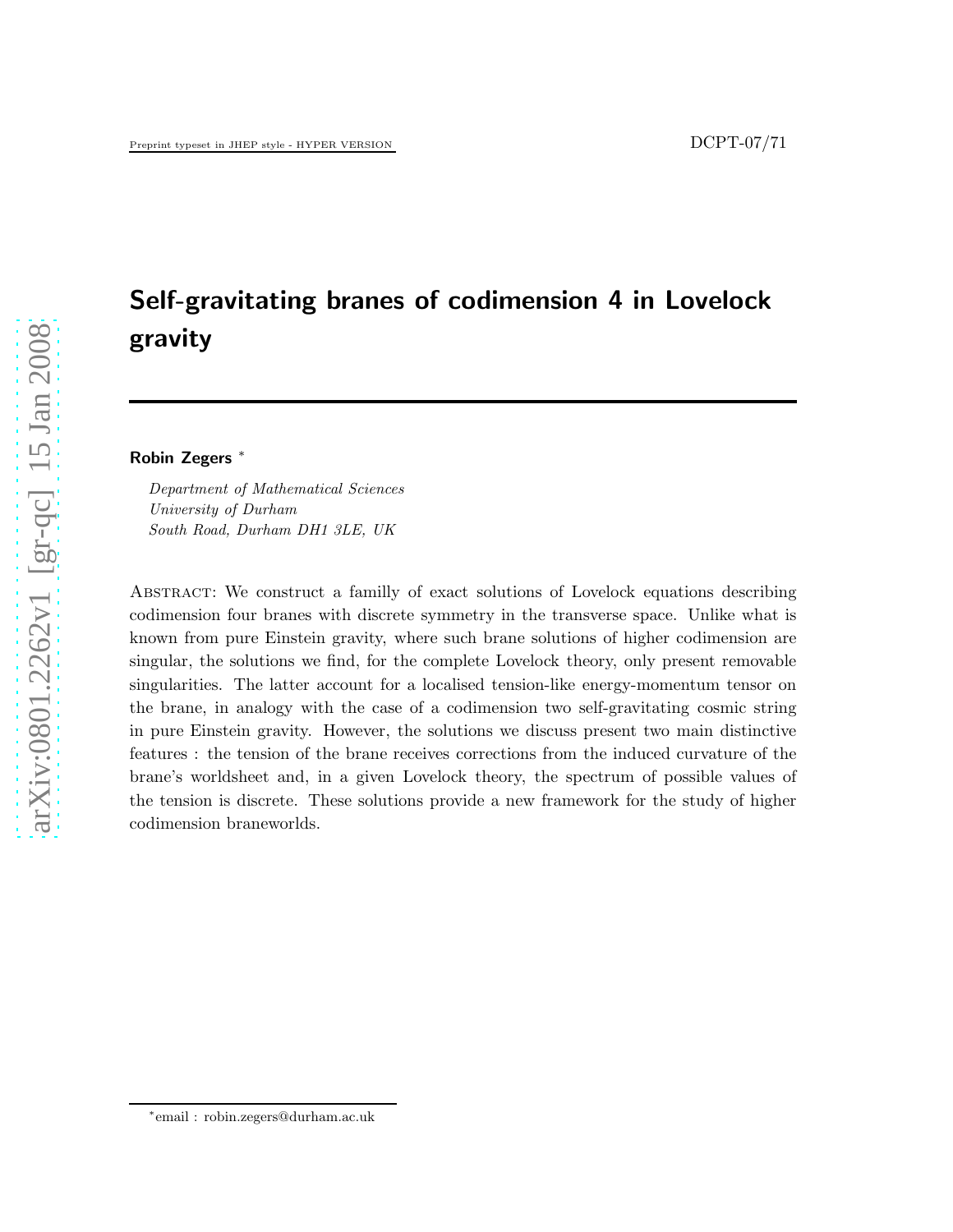# Contents

|    | 1. Matching conditions in Lovelock gravity.        |                                                                                     | $\bf{2}$        |
|----|----------------------------------------------------|-------------------------------------------------------------------------------------|-----------------|
|    | 1.1                                                | Lovelock gravity                                                                    | $\overline{2}$  |
|    | 1.2                                                | Matching conditions for arbitrary codimension                                       | 3               |
| 2. | A distributional interpretation for the Euler form |                                                                                     | 5               |
|    | 2.1                                                | The Euler form of regularisable conical spaces                                      | $\overline{5}$  |
|    | 2.2                                                | Spherical 3-manifolds                                                               | $6\phantom{.}6$ |
|    |                                                    | 2.3 The case of $\mathbb{R}^4/\mathbb{Z}_2$                                         | 8               |
|    |                                                    | 2.4 The case of $\mathbb{R}^4/\mathbb{Z}_m$ and the $A_{m-1}$ -series singularities | 11              |
|    | 2.5                                                | The $D_{m+2}$ and $E_{6,7,8}$ -series singularities                                 | 13              |
|    | 2.6                                                | Double and linked action singularities                                              | 14              |
| 3. | Codimension four (a)dS 3-branes in $\text{adS}_8$  |                                                                                     | 17              |
|    | 3.1                                                | The $\mathbb{Z}_2$ -symmetric case                                                  | 17              |
|    | 3.2                                                | A discrete spectrum for the tension                                                 | 18              |

By far the most widely studied braneworld scenario is the model in which the standard four dimensional universe is embedded as a hypersurface, i.e. a submanifold of codimension one, in a five dimensional space-time. However, higher codimension braneworlds have recently received a lot of attention, in particular because they exhibit new physical properties that may lead, for example, to interesting alternative approaches to the cosmological constant problem[[1](#page-20-0)]. Though it can be made sense of codimension two braneworlds, such models are usually very constrained in the framework of pure Einstein gravity. In particular, they can only support a tension-like matter content, the tension being related to the deficit angle of their conical transverse space. In higher codimensions, the situation is even worse and the only known solutions of Einstein equations are singular [\[2\]](#page-20-0). As pointed out in [\[3\]](#page-20-0), Lovelock theory may naturally lead to a more realistic physics in codimension two braneworlds, by relaxing the constraint on the matter content of the brane. More recently, it has even been argued in [\[4](#page-20-0), [5](#page-20-0)], that, unlike Einstein equations, Lovelock equations could possibly admit self-gravitating brane solutions of codimension greater than two. However, no such solutions have been found up to now, apart from highly symmetric codimension two ones.

In this paper, we construct a new familly of codimension four self-gravitating branes, which provide a new framework for the study of codimension four braneworlds. The construction relies on a distributional interpretation of the Euler form of quotient spaces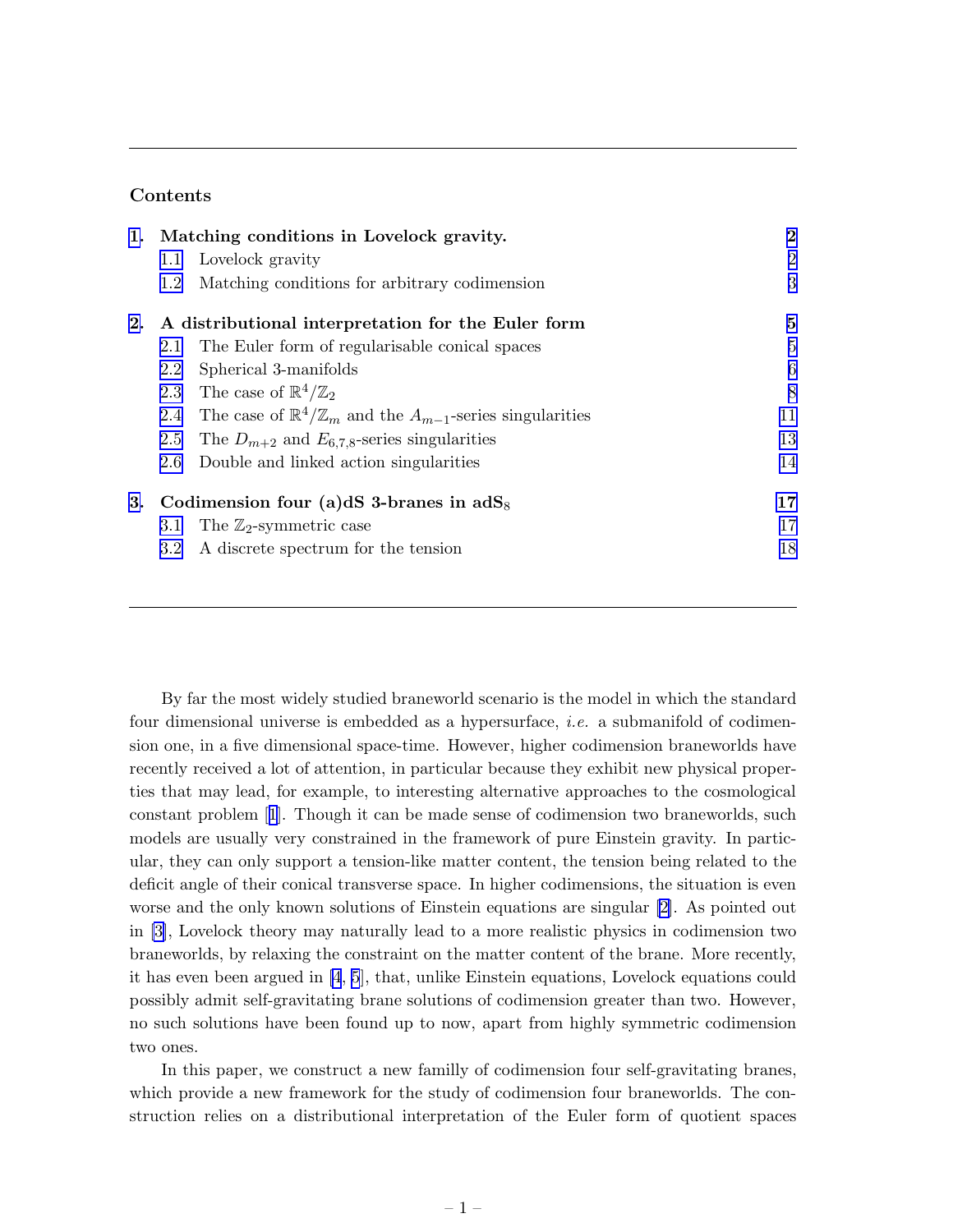<span id="page-2-0"></span>admitting a minimal resolution of singularities. Such quotient spaces can be endowed with a familly of regularising metrics which, in some limit, tend to the singular metric of the brane's transverse space. It is in the sense of this limit, that the Euler form and, subsequently, the Lovelock field equations become distributions. Unlike the solutions of Einstein equations which present naked singularities, the only singularities of our solutions are therefore removable.

In the first section, we briefly review the basics of Lovelock theory and the relevant results of[[4](#page-20-0), [5\]](#page-20-0) on matching conditions in higher codimensions. In the second section, we discuss the geometry of quotient spaces and the distributional interpretation of their Euler forms. In particular, we derive the distributional Euler forms of the quotients of  $\mathbb{R}^4$  by the isometric action of the finite subgroups of  $SO(4)$ , making use of the corresponding self-dual instanton metrics as regularising metrics or, when direct computations get more involved, of standard results of algebraic geometry concerning resolutions of singularities. In the last section, we use these results to construct the promised codimension four brane solutions and discuss some of their main properties. In particular, we check that they solve the matching conditions derived in [\[4, 5\]](#page-20-0) and provide the spectrum for the tension of these branes. We shall see that the value of the tension increases as the size of the transverse space is reduced by identifications under higher order groups, as we expect. However, unlike what is known from codimension two branes in pure Einstein gravity, where the tension can take on any real value, the spectrum of our codimension four branes is discrete. Moreover, for a given solution, the tension of the brane does not only depend on the volume of the transverse space but also on the induced curvature of the brane's worlsheet.

### 1. Matching conditions in Lovelock gravity.

### 1.1 Lovelock gravity

On a D-dimensional space-time  $(M, g_D)$ , Lovelock theory is the most general classical theory of gravity leading to second order field equations for the metric  $g_D$  and to conservation of the energy-momentum tensor. The corresponding field equations, with energy-momentum tensor  $T_{ab}$ , read [\[6\]](#page-20-0)

$$
\sum_{k=0}^{\left[\frac{D-1}{2}\right]} \alpha_k \mathcal{E}_{(k)a} = -2T_a{}^b \theta_b^*,
$$
\n(1.1)

where the brackets stand for the integer part, the  $\alpha_k$  are real constants and the  $\mathcal{E}_{(k)a}$  (with  $a = 1 \dots D$  are given by

$$
\mathcal{E}_{(k)a} = \left(\bigwedge_{l=1}^{k} \Omega^{a_{2l-1}a_{2l}}\right) \wedge \theta_{aa_1\cdots a_{2k}}^{\star},\tag{1.2}
$$

which is of order k in the curvature 2-form  $\Omega^a{}_b = \frac{1}{2} R^a{}_{bcd} \theta^c \wedge \theta^d$ . Finally,  $\theta^{\star}_{a_1 \cdots a_k}$  is the Hodge dual of  $\theta^{a_1}\wedge\cdots\wedge\theta^{a_k}$ , the basis of the space of k-forms  $\Omega^{(k)}(TM)$ , and we thus have

$$
\theta_{a_1 \cdots a_k}^{\star} = \frac{1}{(D-k)!} \epsilon_{a_1 \cdots a_k a_{k+1} \cdots a_D} \theta^{a_{k+1}} \wedge \cdots \wedge \theta^{a_D} . \tag{1.3}
$$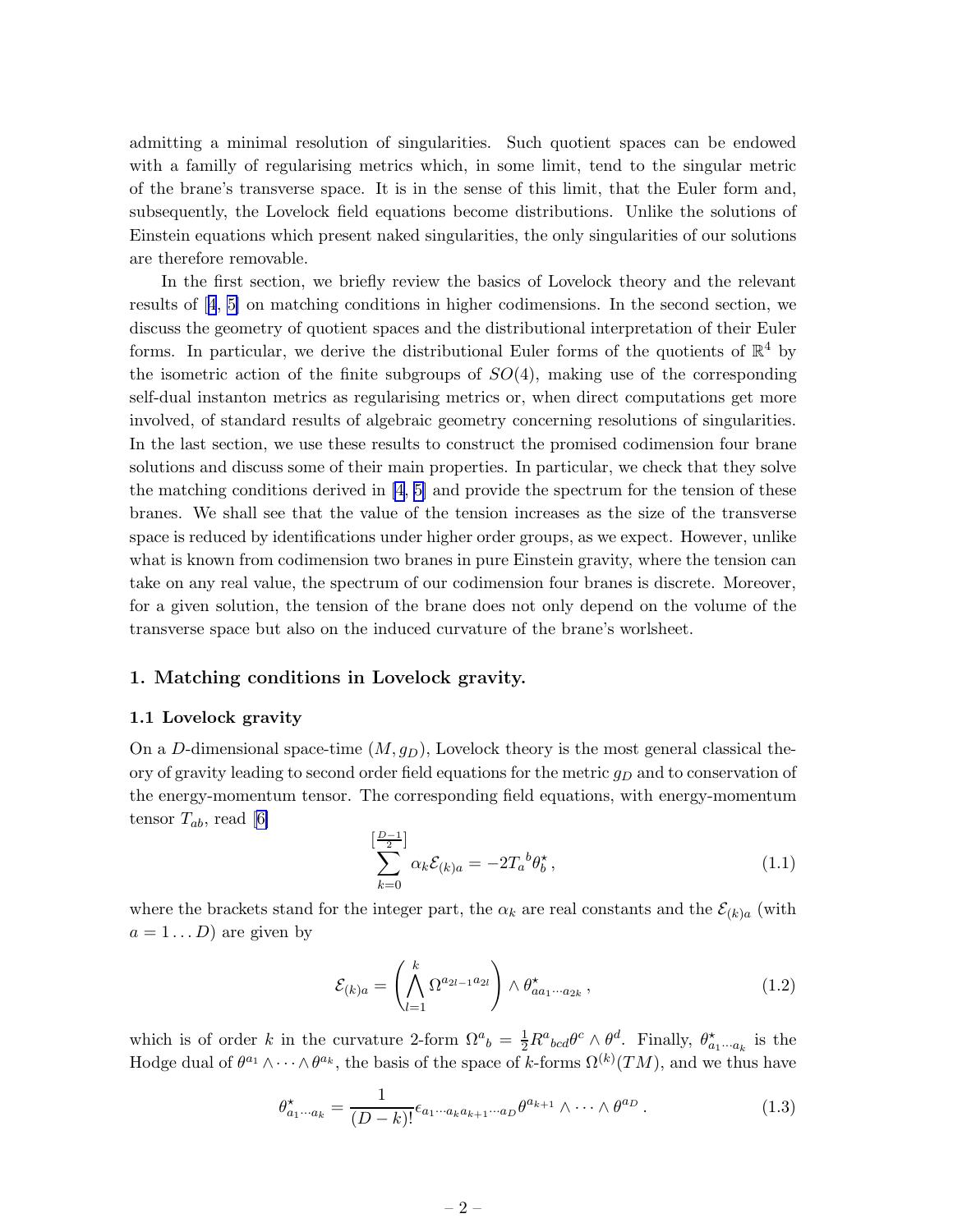<span id="page-3-0"></span>When  $D = 4$ , equation [\(1.1](#page-2-0)) reduces to Einstein equations  $(k = 1)$  with a cosmological constant  $\alpha_0$ , whilst for  $D = 5$ , the Gauss-Bonnet term  $(k = 2)$  must be added and so on. Indeed, every two dimensions, a term of higher order in the curvature 2-form must be added to the field equations. The origin of these terms is better understood from the point of view of the Lovelock action

$$
S_L = \int_M \sum_{k=0}^{\left[\frac{D-1}{2}\right]} \alpha_k \mathcal{L}_{(k)}\,,\tag{1.4}
$$

where, for all  $0 \leq k \leq [(D-1)/2]$ ,

$$
\mathcal{L}_{(k)} = \left(\bigwedge_{l=1}^{k} \Omega^{a_{2l-1}a_{2l}}\right) \wedge \theta^{\star}_{a_1 \cdots a_{2k}}, \qquad (1.5)
$$

is simply the dimensional continuation of the Euler form in  $2k$  dimensions. As emphasized in[[4](#page-20-0)], this topological origin of the theory is the reason of many of its particular properties, among which the fact that its field equations [\(1.1](#page-2-0)) only involve derivatives of the metric up to second order and the possibility of considering self-gravitating sources of higher codimension. This latter feature, which we shall be interested in here, mathematically translates into the existence of non-trivial matching conditions for all values of the codimension.

### 1.2 Matching conditions for arbitrary codimension

Matching conditions are local requirements that the metric must satisfy in order for the fieldequations  $(1.1)$  $(1.1)$  $(1.1)$  to admit a localised source, *i.e.* a distributional energy-momentum tensor of the form

$$
T_{ab} = \begin{pmatrix} S_{\mu\nu} & 0\\ 0 & 0 \end{pmatrix} \delta_{\Sigma}, \qquad (1.6)
$$

where  $\delta_{\Sigma}$  denotes the Dirac distribution centered on the submanifold  $\Sigma \hookrightarrow M$  and  $S_{\mu\nu}$  is the tensor of energy-momentum density associated to the brane lying at  $\Sigma$ . Notice that the latter belongs to the tangential tensor space of the brane  $T^{(2,0)}\Sigma$ , which we indicate by using greek idices. From a physical point of view, the presence of the Dirac distribution  $\delta_{\Sigma}$ means that the brane has no thickness, *i.e.* it has no extension in its transverse directions.

For codimension 1 and pure Einstein gravity, the matching conditions are given by the well-known Israel junction conditions, [\[7](#page-20-0)] –see also [\[8\]](#page-20-0)–, where, if the induced metric is continuous, a discontinuity in the first derivative of the metric w.r.t the unique codimension accounts for the Dirac distribution on the l.h.s. of [\(1.1\)](#page-2-0) that precisely matches that on the r.h.s, due to (1.6). These junction conditions generalise to Lovelock theory in all dimensions,  $[9]$  – see also [\[4](#page-20-0)] for higher order contributions.

When the codimension is equal to 2, the simplest example of matching conditions is provided by the gravitational field of a straight cosmic string in four dimensions. In the far field approximation, it obeys Einstein equations with a distributional tension-like energy-momentum tensor localised on the string. The matching conditions, corresponding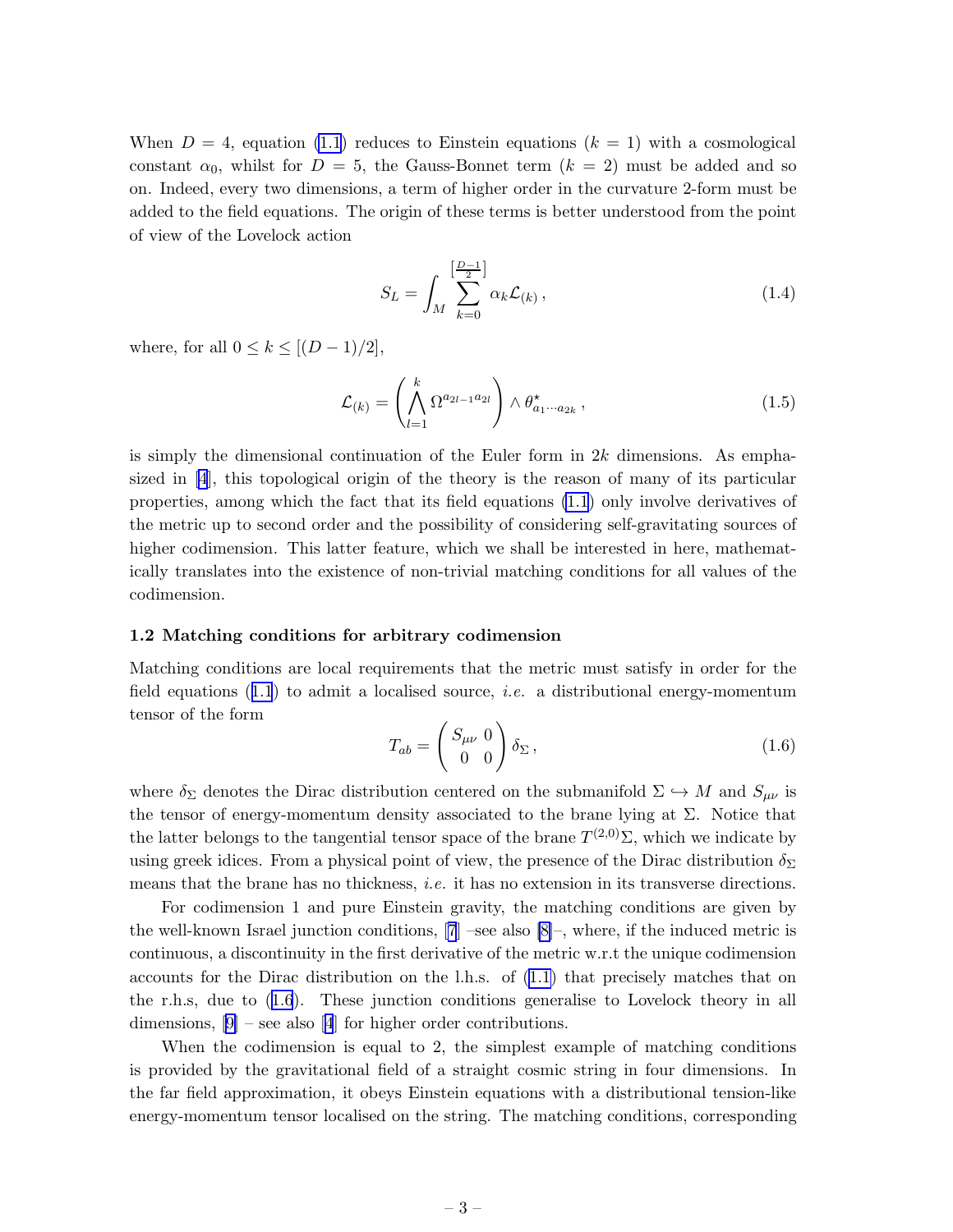<span id="page-4-0"></span>to the distributional part of the field equations, then relate the tension of the string to thevalue  $2\pi\beta$  of the overall conical defect it generates in the transverse plane [[10](#page-20-0)]. This was first generalised to Einstein-Gauss-Bonnet gravity, *i.e.* for  $0 \leq k \leq 2$ , in [\[3\]](#page-20-0), yielding modified matching conditions that depend not only on the tension of the brane but also on its induced curvature through its induced Einstein tensor. As a consequence, the energymomentum tensor of the brane is no longer restricted to a tension but can be, at least in principle, arbitrary. Like finite width corrections[[11\]](#page-20-0), the Gauss-Bonnet term therefore allows non-maximally symmetric embeddings for the brane. Although it has been proven that there exist no isotropic cosmological solutions for braneworlds of codimension two with axial symmetry in the bulk and conserved energy-momentum tensor on the brane [\[12](#page-20-0)], this result is of major interest in the context of cosmological braneworld scenarios since it allows a *priori* more realistic energy-momentum tensors and induced geometries on codimension two braneworlds.

As proven in [\[13](#page-20-0)], in pure Einstein gravity, under certain regularity conditions, one can only make sense of localised sources of codimension less than two. From a mathematical point of view, the field equations do not admit a distributional interpretation otherwise and the general solutions of Einstein equations with the corresponding symmetries will usually present non-removable singularities [\[2\]](#page-20-0). One way around this result, in higher dimensional space-times, comes from the non-trivial contribution of the higher order Lovelock terms. In[[4](#page-20-0), [5\]](#page-20-0), the matching conditions for self-gravitating branes of arbitrary codimensions were derived in the context of Lovelock gravity. In the particular case of p-branes of even codimension  $N = 2n$ , such that

$$
[p/2] + 1 \le n \,, \tag{1.7}
$$

i.e. such that the codimension of the brane is greater than its intrinsinc dimension, it was shown that the matching conditions just reduce to the induced Lovelock equations reduced on Σ. For all  $P \in \Sigma$ , we thus have

$$
\sum_{\tilde{k}=0}^{\left[\frac{p}{2}\right]} \tilde{\alpha}_{\tilde{k}} \mathcal{E}_{(\tilde{k})\mu}^{\Sigma}(P) = -2S_{\mu}^{\nu}(P)\theta_{\nu}^{\star/\!/},\tag{1.8}
$$

where

$$
\mathcal{E}_{(\tilde{k})\mu}^{\Sigma} = \left(\bigwedge_{l=0}^{\tilde{k}} \Omega_{\Sigma}^{\lambda_l \nu_l}\right) \wedge \theta_{\mu \lambda_1 \nu_1 \cdots \lambda_{\tilde{k}} \nu_{\tilde{k}}}^{\star \#} \in \Omega^{(p)}(T\Sigma)
$$
(1.9)

denotes the induced Lovelock form of order  $\tilde{k}$  and we have set

$$
\tilde{\alpha}_{\tilde{k}} = 2^{2n-1}(\chi - \beta) \text{Area}(\mathbb{S}_{2n-1}) \frac{(\tilde{k} + n)!(n-1)!}{\tilde{k}!} \alpha_{\tilde{k}+n}.
$$
\n(1.10)

Like in the cosmic string case, the quantity  $\beta$ Area(S<sub>2n−1</sub>) appearing in (1.10) measures the solid angle deficit generated by the presence of the brane in its transverse space and  $\chi$  denotes the Euler characteristic of a geodesic ball in the transverse space of the brane, which is just 1 for the two-dimensional disk in the case of the cosmic string. Notice that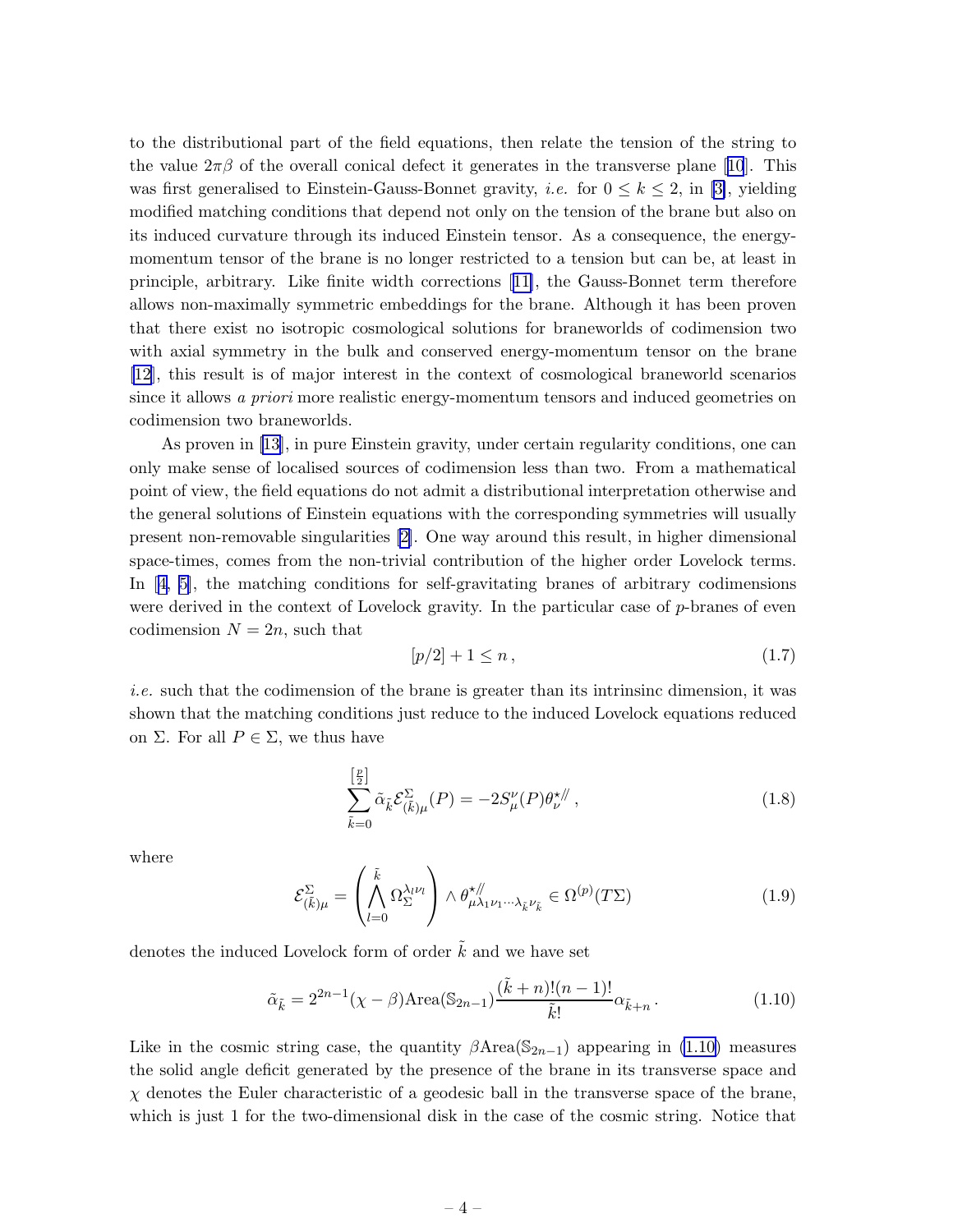<span id="page-5-0"></span>from [\(1.10](#page-4-0)), we deduce that the Lovelock contribution of order  $\tilde{k}$  to [\(1.8](#page-4-0)) on  $\Sigma$  comes from the term of order  $k + n = k$  in the field equations [\(1.1](#page-2-0)).

In the next sections, we propose an original construction of self-gravitating branes of codimension four. It is based on a distributional interpretation of the Euler form of four dimensional cones built on quotient spaces of the 3-sphere  $\mathbb{S}^3$  by the free action of finite subgroups of its isometry group  $SO(4)$ . As we shall see, these solutions will satisfy the matching conditions given in [\(1.8](#page-4-0)).

# 2. A distributional interpretation for the Euler form

### 2.1 The Euler form of regularisable conical spaces

In this section, we consider the geometric properties of conical spaces of even dimension, in particular with regards to the definition of their Euler form. Let  $(M, g_M)$  be a riemannian manifold of even dimension  $2n$ , such that  $M = \mathbb{R}_+^* \times N \cup \{0_M\}$  and

$$
g_M = dr^2 + r^2 g_N , \t\t(2.1)
$$

where  $(N, g_N)$  is a 2n - 1 dimensional riemannian manifold. Let  $\Gamma \subset \text{Isom}(N, g_N)$  be a finite subgroup of its isometry group with free action on N. The quotient space  $N/\Gamma$  is a riemannian manifold and there exists a continuous surjection  $\phi: N \to N/\Gamma$ , such that  $\phi \circ \gamma = \phi$  for all  $\gamma \in \Gamma$ . The metric  $g_N$  on N also naturally induces a metric  $g_{N/\Gamma}$  on the quotient space according to  $g_N = \phi^* g_{N/\Gamma}$ . We can now define the conical space  $\dot{M}/\Gamma$  with base space  $N/\Gamma$ , as the 2n-dimensional topological space  $C_{2n} = M/\Gamma = \mathbb{R}_+^* \times N/\Gamma \cup \{0_M\},$ endowed with the metric

$$
g_0 = dr^2 + r^2 g_{N/\Gamma} \,. \tag{2.2}
$$

Notice that the notation  $M/\Gamma$  is meaningful. It really denotes a quotient space since the free isometric action of  $\Gamma$  on each sheet N of M induces an isometric action of  $\Gamma$  on M which is free everywhere on M except at  $0_M$ . Unlike the metric of M (2.1), the metric (2.2) is regular everywhere, except possibly at  $r = 0$ , *i.e.* at the fixed point  $0_M$  of the action of  $\Gamma$  on M, where it may be non-differentiable. We will assume that this conical space is regularisable, if it admits a continuous family of everywhere differentiable metrics  $(g(t))_{t\in[0,1]}$  such that

$$
\lim_{t \to 0} g(t) = g_0. \tag{2.3}
$$

In the examples we will consider, such regularisations of the metric will arise from a minimal resolution  $\pi : \widehat{M/\Gamma} \to M/\Gamma$  of the singular quotient  $M/\Gamma$  by a non-singular manifold  $\widehat{M/\Gamma}$ , the size of the exceptional divisor  $\pi^{-1}(0_M)$  being controlled by t. For all values of the real parameter t, one can define a torsion free metric connection 1-form  $\omega^a{}_b(t)$  as well as the associated curvature 2-form  $\Omega^a{}_b(t)$ . A natural representative of the Euler class of  $\widehat{\mathcal{C}}_{2n}$  is then

$$
E_{2n}(t) = \frac{1}{(2n)!} \epsilon_{a_1 a_2 \cdots a_{2n}} \Omega^{a_1 a_2}(t) \wedge \cdots \wedge \Omega^{a_{2n-1} a_{2n}}(t).
$$
 (2.4)

Notice that, in general, the limit of this quantity as t tends to zero is singular at  $r = 0$ since, there, the metric  $g_0$  is not differentiable. However we can make sense of this limit as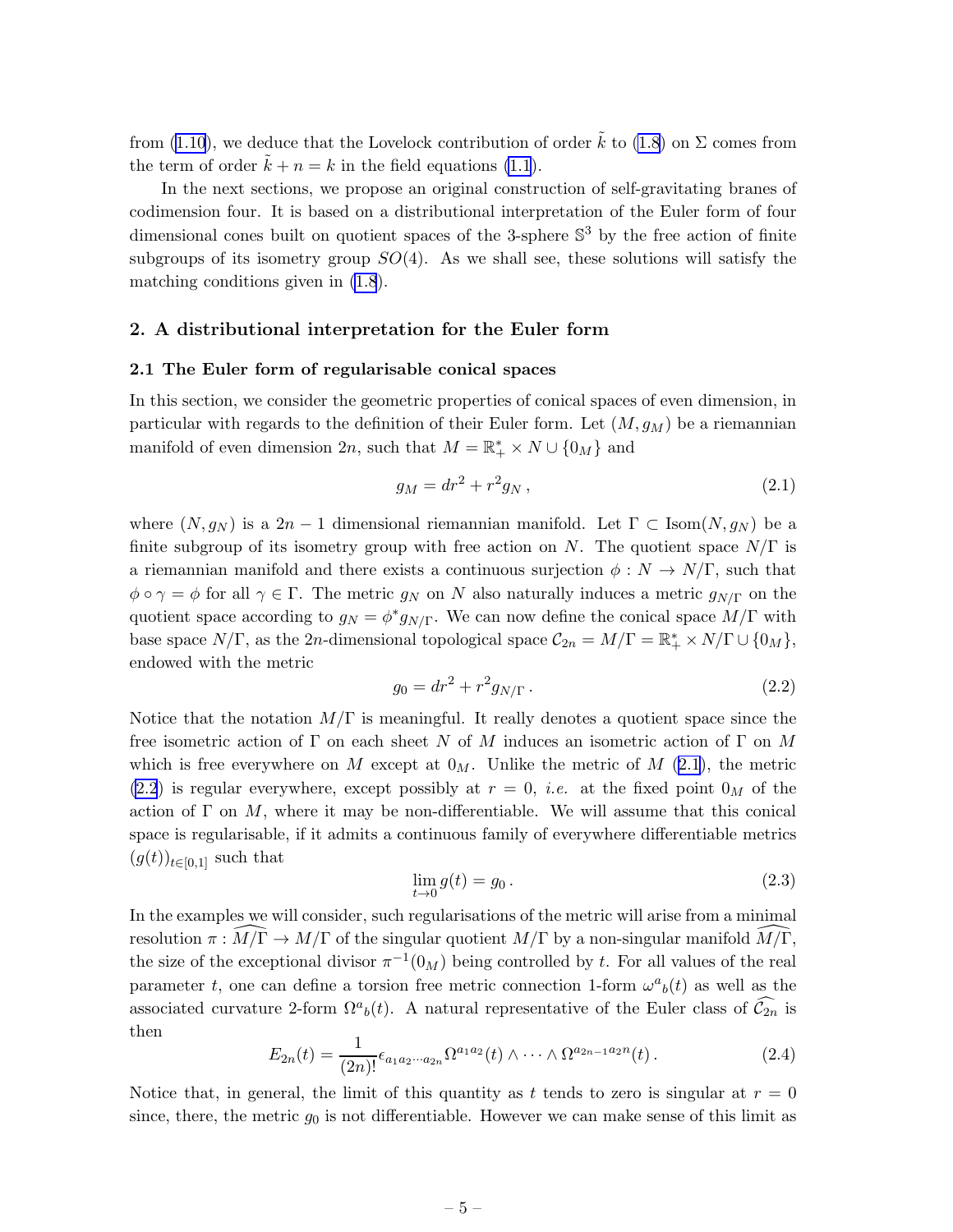<span id="page-6-0"></span>a distribution. For all  $\mathcal{C}^1$ -function  $f: U \to \mathbb{R}$  with compact support in  $U \subset \widehat{\mathcal{C}_{2n}}$ , we thus define the distribution  $\hat{E}_{2n}$  as

$$
\left\langle \hat{E}_{2n};f\right\rangle_{U}=\lim_{t\to 0}\int_{U}fE_{2n}(t). \tag{2.5}
$$

From this definition, we see that if  $0_M$  is not contained in the interior  $\mathring{U}$  of U, we just recover the integral of the smooth limit  $E_{2n}(0)|_U$ ; whereas if  $0_M \in U$ , we should expect, in the limit, an extra contribution to the integral which can be interpreted as  $E_{2n}(0)|_U$  being a Dirac distribution centered at  $0_M$ . If we assume that U has a compact boundary  $\partial U$ , then, for all  $t \in (0,1]$ , the Chern-Gauss-Bonnet theorem [\[14](#page-21-0)] holds for U, *i.e.* 

$$
\int_{U} E_{2n}(t) = (4\pi)^n n! \chi(U) - \int_{\partial U} \mathbf{n}^* \Phi_{2n}(t), \qquad (2.6)
$$

where **n** is the unit outward pointing normal to  $\partial U$  and the Chern-Simons form  $\Phi_{2n}(t)$  can be expressed in terms of the connection 1-form  $\omega^a{}_b(t)$  and of its curvature 2-form  $\Omega^a{}_b(t)$  as

$$
\Phi_{2n}(t) = \sum_{l=0}^{n-1} \frac{2n \cdots 2(l+1)}{1 \cdots (2(n-l)-1)} \epsilon_{a_1 \cdots a_{2n-1}} \Omega^{a_1 a_2}(t) \wedge \cdots \wedge \Omega^{a_{2l-1} a_{2l}}(t) \wedge \omega^{a_{2l+1}} n(t) \wedge \cdots
$$

$$
\wedge \omega^{a_{2n-1}} n(t).
$$
\n(2.7)

In the limit, we thus get a distributional version of the Chern-Gauss-Bonnet theorem, namely

$$
\left\langle \hat{E}_{2n};1 \right\rangle_U = (4\pi)^n n! \chi(U) - \int_{\partial U} \mathbf{n}^* \Phi_{2n}(0). \tag{2.8}
$$

Notice that, since  $\chi(U)$  is a topological invariant, its value is left unchanged when we vary t. Furthermore, the limit of the integral of the Chern-Simons form on the boundary  $\partial U$ is regular as long as  $0_M$  is not contained in it and is therefore equal to the integral of the Chern-Simons form for  $g_0$ . In particular, if we take U to be the geodesic ball of radius R in the metric  $g_0$  ([2.2](#page-5-0)), its boundary  $\partial U$  is isometric to  $N/\Gamma$  and we thus have

$$
\int_{\partial U} \mathbf{n}^* \Phi_{2n}(0) = \int_{N/\Gamma} \mathbf{n}^* \Phi_{2n}(0) = \frac{1}{|\Gamma|} \int_N \mathbf{n}^* \Phi_{2n}(0),
$$
\n(2.9)

where  $|\Gamma|$  denotes the order of the finite subgroup  $\Gamma$ . In practical applications, when  $\chi$  can be obtained otherwise, this provides a simple way to determine the normalisation of the distributional Euler form. We will show explicit examples of this in four dimensions, based on some specific cases of three dimensional spherical geometries, as base spaces.

#### 2.2 Spherical 3-manifolds

In the next section, we will study the geometry of space-times describing 3-branes of codimension four. As we shall see, the transverse space of these objects is a four dimensional conical space with base space  $\mathbb{S}^3/\Gamma$ , where  $\Gamma \subset SO(4)$  is a finite subgroup of the isometry group  $SO(4)$  of the 3-sphere, with free action on it. Fortunately, all such actions have been classified[[15, 16](#page-21-0)] and the resulting quotient spaces are thus known. In this subsection, we briefly review these results, emphasizing the features that we shall need later on.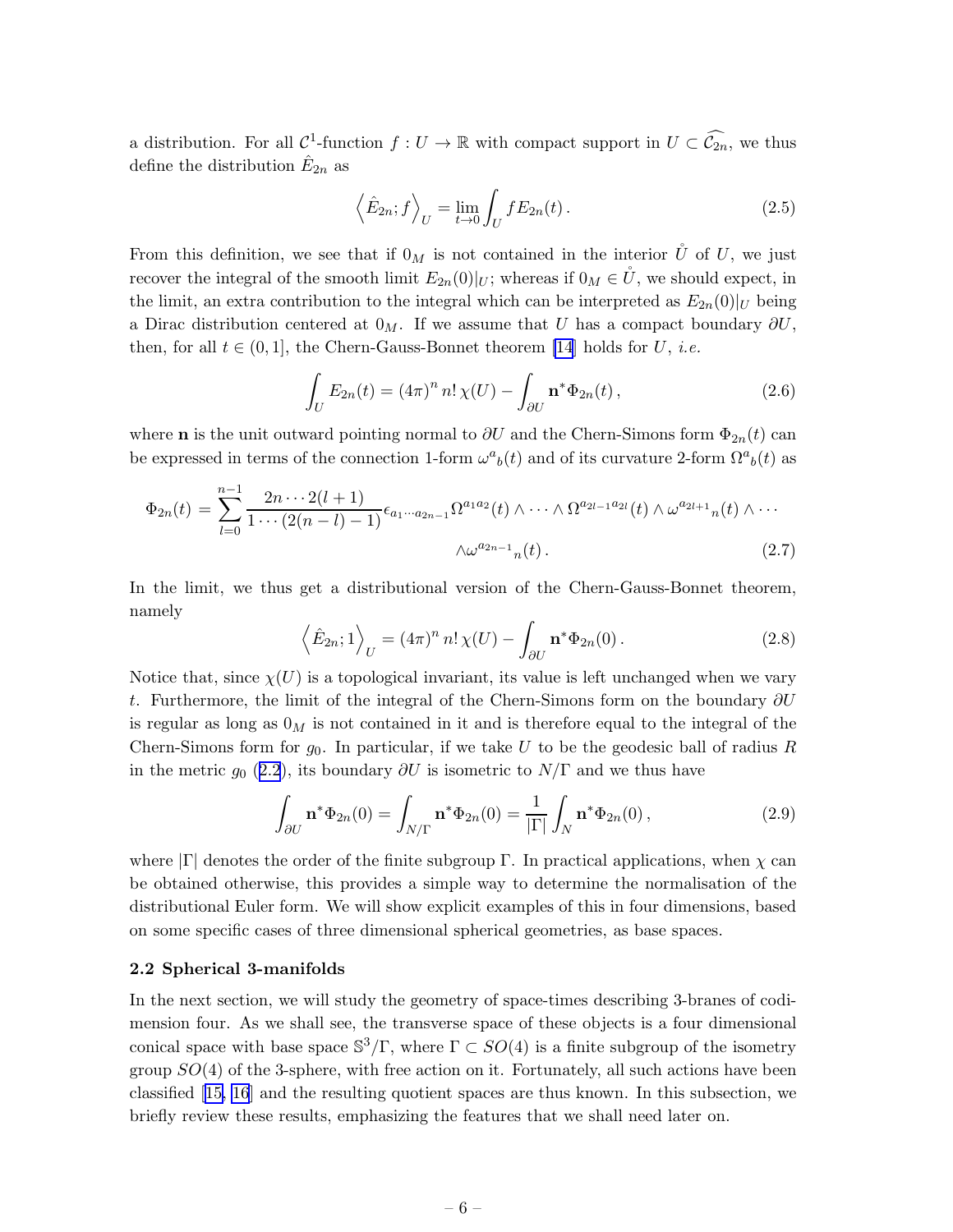A remarkable property of  $\mathbb{S}^3$  is that it is homomorphic to the non-abelian group  $SU(2)$ , or equivalently to the quaternion algebra. This can be seen by embedding the 3-sphere into  $\mathbb{C}^2$ , *i.e.* 

$$
\mathbb{S}^3 = \left\{ (z_1, z_2) \in \mathbb{C}^2, |z_1|^2 + |z_2|^2 = 1 \right\}. \tag{2.10}
$$

The mapping with  $SU(2)$  reads

$$
\mathbb{S}^3 \ni (z_1, z_2) \to \begin{pmatrix} z_1 & -\bar{z}_2 \\ z_2 & \bar{z}_1 \end{pmatrix} \in SU(2). \tag{2.11}
$$

This mapping induces a group structure on the 3-sphere with left and right actions on itself. The isometry group  $SO(4)$  of the 3-sphere thus factorises as  $SU_L(2) \times SU_R(2)$ , which, in turn, allows us to describe the action of all its finite subgroups as different actions of the well-known finite subgroups of  $SU(2)$ . The classification of the finite subgroups of  $SO(4)$ was achieved in[[15, 16](#page-21-0)]. Restricting to free actions, it reads as follows

- single left action of  $\mathbb{Z}_n$ ,  $D_m^*$ ,  $T^*$ ,  $O^*$  and  $I^*$ ;
- double action of
	- $-\mathbb{Z}_m \times \mathbb{Z}_n$ , with  $gcd(m,n)=1;$
	- $-D_m^* \times \mathbb{Z}_n$ , with  $m \geq 2$  and  $gcd(4m,n)=1$ ;
	- $-T^* \times \mathbb{Z}_n$ , with  $gcd(24,n)=1$ ;
	- $O^* \times \mathbb{Z}_n$ , with  $gcd(48,n)=1$ ;
	- $-I^* \times \mathbb{Z}_n$ , with  $gcd(120,n)=1$ ;
- linked action of
	- $-\mathbb{Z}_m \times_{\ell} \mathbb{Z}_n$ , with  $0 < n < m$  and  $gcd(m,n)=1$ ;
	- $-D_m^* \times_{\ell} \mathbb{Z}_{8n}$ , with  $gcd(m,8n)=1$ ;
	- $T^* \times_{\ell} \mathbb{Z}_{9n}$ , with *n* odd;

where  $D_m^*, T^*, O^*$  and  $I^*$  respectively denote the double covers of the dihedral, tetrahedral, octahedral and icosahedral finite subgroups of  $SO(3)$ . The double and linked actions concern the same group products but, in the linked action case, each element in the right action subgroup is paired with a restricted set of elements of the left action subgroup, taking care to avoid fixed points on the 3-sphere. We shall discuss some examples of such actions in more details further.

Since they are free, the quotients of  $\mathbb{S}^3$  by these isometric actions constitute regular manifolds, locally isometric to  $\mathbb{S}^3$ . A convenient coordinatisation is thus provided by the Euler angles on  $\mathbb{S}^3$ , in terms of which

$$
z_1 = \cos\frac{\theta}{2}e^{\frac{i}{2}(\phi+\psi)},\tag{2.12}
$$

$$
z_2 = \sin\frac{\theta}{2}e^{\frac{i}{2}(\phi-\psi)},\tag{2.13}
$$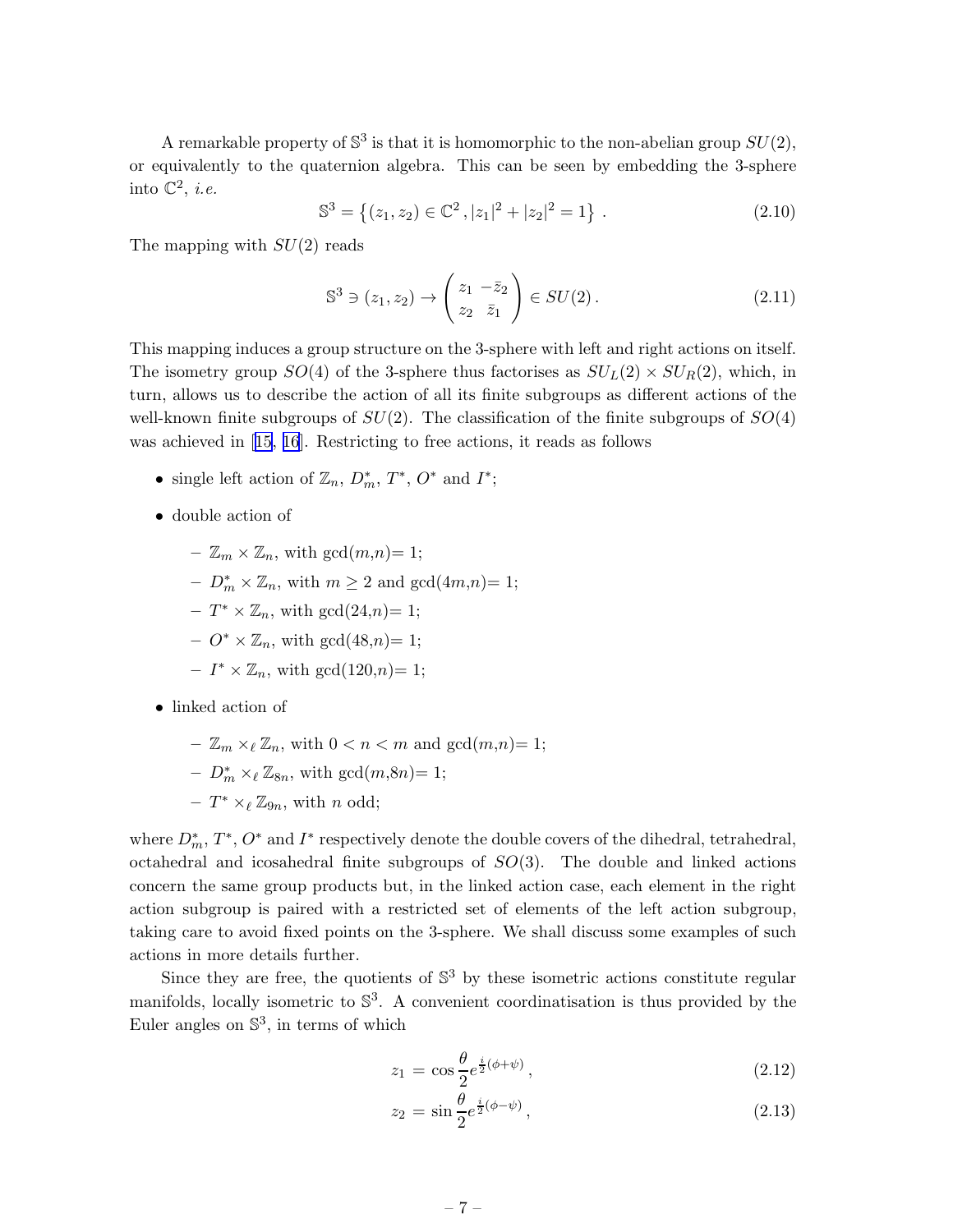<span id="page-8-0"></span>where  $\theta \in [0, \pi)$ ,  $\phi \in [0, 2\pi)$  and  $\psi \in [0, 4\pi)$ . The standard flat metric of  $\mathbb{R}^4$  induces a maximally symmetric metric  $h$  on the 3-sphere, which in the Euler angle coordinates reads

$$
h = \frac{1}{4} \left[ d\theta^2 + \sin^2 \theta d\phi^2 + (d\psi + \cos \theta d\phi)^2 \right]
$$
  
= 
$$
\frac{1}{4} \left[ d\theta^2 + d\phi^2 + d\psi^2 + \cos \theta (d\phi \otimes d\psi + d\psi \otimes d\phi) \right]
$$
(2.14)

In these coordinates, the fibration of  $\mathbb{S}^3$  as the fiber bundle  $\mathbb{S}^1 \to \mathbb{S}^2$  is manifest. According to the previous subsection, this metric on  $\mathbb{S}^3$  induces a constant curvature metric on each of the quotients  $\mathbb{S}^3/\Gamma$  mentioned here. In what follows, the riemannian 3-manifolds thus obtained will serve as the base spaces of conical 4-spaces. The well-known self-dual instanton metrics with asymptotic infinity  $\mathbb{S}^3/\Gamma$  will provide regularising metrics for the associated cone metrics, allowing us to compute their distributional Euler form as the limit of a family of smooth forms. Alternatively, from the point of view of algebraic geometry, the conical 4-spaces obtained will just appear to be the well known quotient singularities  $\mathbb{C}^2/\Gamma$  and we shall therefore use the standard results associated, as well as the distributional version of the Chern-Gauss-Bonnet theorem([2.8\)](#page-6-0), to compute the distributional Euler form of the most complicated examples. In the following subsections, we first concentrate on the single actions, providing the distributional interperetation of the Euler form in all cases. Then, we give a brief description of the calculations involved in the cases of double and linked actions.

# 2.3 The case of  $\mathbb{R}^4/\mathbb{Z}_2$

In this subsection, we study the geometry of the quotient space  $\mathbb{R}^4/\mathbb{Z}_2$ , obtained by pairwise identification of the points  $(x, y)$  of  $\mathbb{R}^4$  such that  $x = -y$ . This equivalence is nondegenerate everywhere on  $\mathbb{R}^4$  except at 0, which is a fixed point of the action of  $\mathbb{Z}_2$ . Given a foliation of  $\mathbb{R}^4$  by 3-spheres, we can deduce a foliation of the quotient space  $\mathbb{R}^4/\mathbb{Z}_2$  by the real projective space  $\mathbb{RP}^3$ , obtained from the 3-sphere by identification of its antipodal points, *i.e.* by single action of  $\mathbb{Z}_2$ . This quotient space is regularisable and a regularisation is provided by the well known Eguchi-Hanson metric[[17\]](#page-21-0). This metric first appeared in the context of self-dual gravitational instantons [\[18](#page-21-0)], where it constitutes a one parameter family of regular finite energy solution of Einstein vacuum equations. As we shall see, for a certain value of its parameter, the Eguchi-Hanson metric degenerates to the cone metric on  $\mathbb{R} \times \mathbb{R} \mathbb{P}^3$ . We can therefore use this family of metrics to compute the Euler form and then prove that, in the limit, the latter tends to a distribution. For all  $t \in \mathbb{R}$ , the four dimensional Eguchi-Hanson metric is given by

$$
g_{EH}(t) = \frac{dr \otimes dr}{1 - \frac{t^4}{r^4}} + r^2 \left(\sigma^x \otimes \sigma^x + \sigma^y \otimes \sigma^y\right) + r^2 \left(1 - \frac{t^4}{r^4}\right) \sigma^z \otimes \sigma^z,
$$
 (2.15)

with the left invariant 1-forms of the group manifold  $SU(2)$ 

$$
2\sigma^x = \sin(\psi)d\theta - \sin(\theta)\cos(\psi)d\phi \qquad (2.16)
$$

$$
2\sigma^y = \cos(\psi)d\theta + \sin(\theta)\sin(\psi)d\phi \qquad (2.17)
$$

$$
2\sigma^z = d\psi + \cos(\theta)d\phi. \tag{2.18}
$$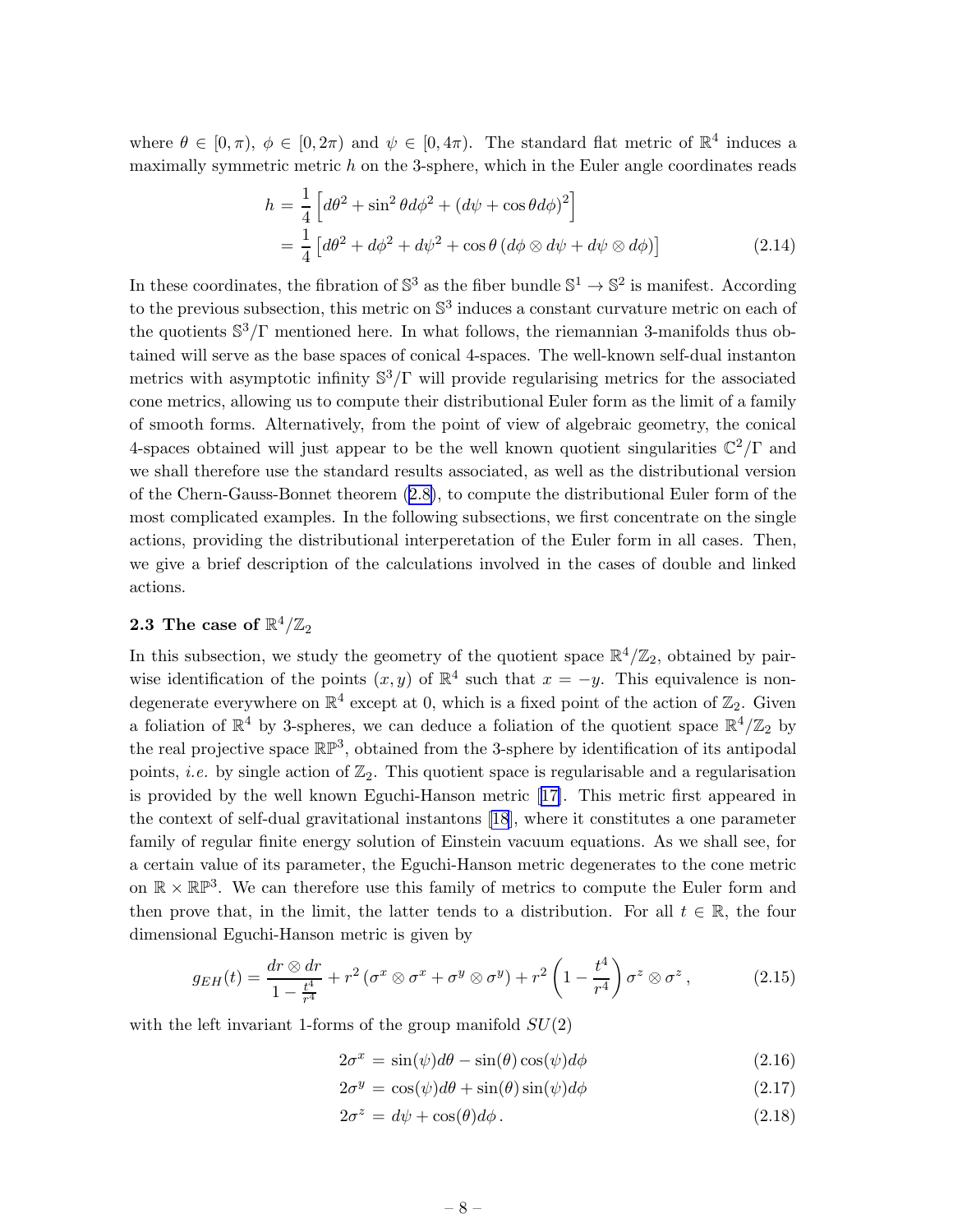The Euler angles  $(\theta, \phi, \psi)$  are usually taken within the ranges  $\theta \in [0, \pi)$ ,  $\phi \in [0, 2\pi)$  and  $\psi \in [0, 4\pi)$  on  $\mathbb{S}^3$  but here, in order to avoid a bolt singularity at  $r = t$ , we shall assume that  $\psi \in [0, 2\pi)$ , in which case, we only have a coordinate singularity and  $\mathbb{S}^3$  is reduced to  $\mathbb{S}^3/\mathbb{Z}_2$ . Notice that the metric [\(2.15\)](#page-8-0) is singular at  $r = 0$ . Moreover for  $r < t$ , it is no longer riemannian since both  $\partial_r$  and  $e_z = \partial_{\psi} + \frac{1}{\cos \theta}$  $\frac{1}{\cos(\theta)}\partial_{\phi}$  become timelike. However, we can get a regular riemannian metric provided that we restrict ourselves to the range  $r \in [t, +\infty)$ . For future convenience, we introduce the coordinate  $\rho = r - t$ . Notice that, for all  $t \neq 0$ , the topology of the resulting manifold is locally  $\mathbb{R}^2 \times \mathbb{S}_2$  in the vicinity of  $\rho = 0$ . On the other hand, for large values of  $\rho$ , we get asymptotically  $\mathbb{R} \times \mathbb{S}_3/\mathbb{Z}_2 = \mathbb{R} \times \mathbb{RP}^3$ , i.e. the four dimensional euclidian space with antipodal points indentified. Indeed, the Eguchi-Hanson manifold  $M_4$  can be seen as a fiber bundle  $\mathbb{R}^2 \to \mathbb{S}^2$ , where the fiber  $\mathbb{R}^2$  is spanned by  $(\rho, \psi)$ and the base manifold  $\mathbb{S}^2$  is spanned by  $(\theta, \phi)$ . This bundle interpolates between  $\mathbb{R} \times \mathbb{R} \mathbb{P}^3$ at infinity, where the  $U(1)$  Hopf fiber generated by  $\partial_{\psi}$  fibers  $\mathbb{S}^2$  to yield the  $\mathbb{RP}^3$ , and  $\mathbb{R} \to \mathbb{S}^2$  at  $\rho = 0$ , where the  $U(1)$  fiber shrinks to zero and the size of the  $\mathbb{S}^2$  is controlled by the value of t. In the limit, when t tends to zero, the  $\mathbb{S}^2$  at  $\rho = 0$  shrinks to a point and we recover the singular fixed point of  $\mathbb{R}^4/\mathbb{Z}_2$ . The Eguchi-Hanson manifold  $M_4$  can thus be thought of as a resolution  $\pi : M_4 \to \mathbb{R}^4/\mathbb{Z}_2$  of the  $\mathbb{R}^4/\mathbb{Z}_2$  singularity, with exceptional divisor  $\pi^{-1}(0_{\mathbb{R}^4/\mathbb{Z}_2}) = \mathbb{S}^2$ , and the Eguchi-Hanson metrics [\(2.15](#page-8-0)), for all non-vanishing values of t, constitute a familly of  $\mathcal{C}^{\infty}(M_4)$  riemannian metrics over  $M_4$ , regularising the cone metric over  $\mathbb{R} \times \mathbb{R} \mathbb{P}^3$  which is obtained for  $t = 0$ . As in the previous subsection, we shall thus compute the Euler form of  $g_{EH}(t)$  for all values of the real parameter t, and show explicitely that, in the limit, when  $t$  tends to zero, the Euler form becomes a distribution.

For all  $t$ , an orthonormal basis for the Eguchi-Hanson metric  $(2.15)$  is given by

θ

$$
\theta^r(t) = \frac{1}{\left(1 - \frac{t^4}{r^4}\right)^{1/2}}\tag{2.19}
$$

$$
x = r\sigma^x \tag{2.20}
$$

$$
\theta^y = r\sigma^y \tag{2.21}
$$

$$
\theta^{z}(t) = r \left( 1 - \frac{t^{4}}{r^{4}} \right)^{1/2} \sigma^{z}.
$$
 (2.22)

Let us first introduce the connection 1-form  $\omega^a{}_b(t)$  of  $g_{EH}(t)$ . Since the left invariant 1-forms of SU(2)([2.16-2.18\)](#page-8-0) satisfy the Cartan-Maurer structure equation

$$
d\sigma^i = \epsilon_{ijk}\sigma^j \wedge \sigma^k \,,\tag{2.23}
$$

we readily deduce the components of the metric and torsion free connection 1-form  $\omega^a{}_b(t)$ ,

$$
\omega^x r(t) = \left(1 - \frac{t^4}{r^4}\right)^{1/2} \sigma^x \qquad \omega^x y(t) = \left(1 + \frac{t^4}{r^4}\right) \sigma^z \qquad (2.24)
$$

$$
\omega^y r(t) = \left(1 - \frac{t^4}{r^4}\right)^{1/2} \sigma^y \qquad \qquad \omega^z x(t) = \left(1 - \frac{t^4}{r^4}\right)^{1/2} \sigma^y \qquad (2.25)
$$

$$
\omega^z r(t) = \left(1 + \frac{t^4}{r^4}\right)\sigma^z \qquad \qquad \omega^y z(t) = \left(1 - \frac{t^4}{r^4}\right)^{1/2}\sigma^x. \qquad (2.26)
$$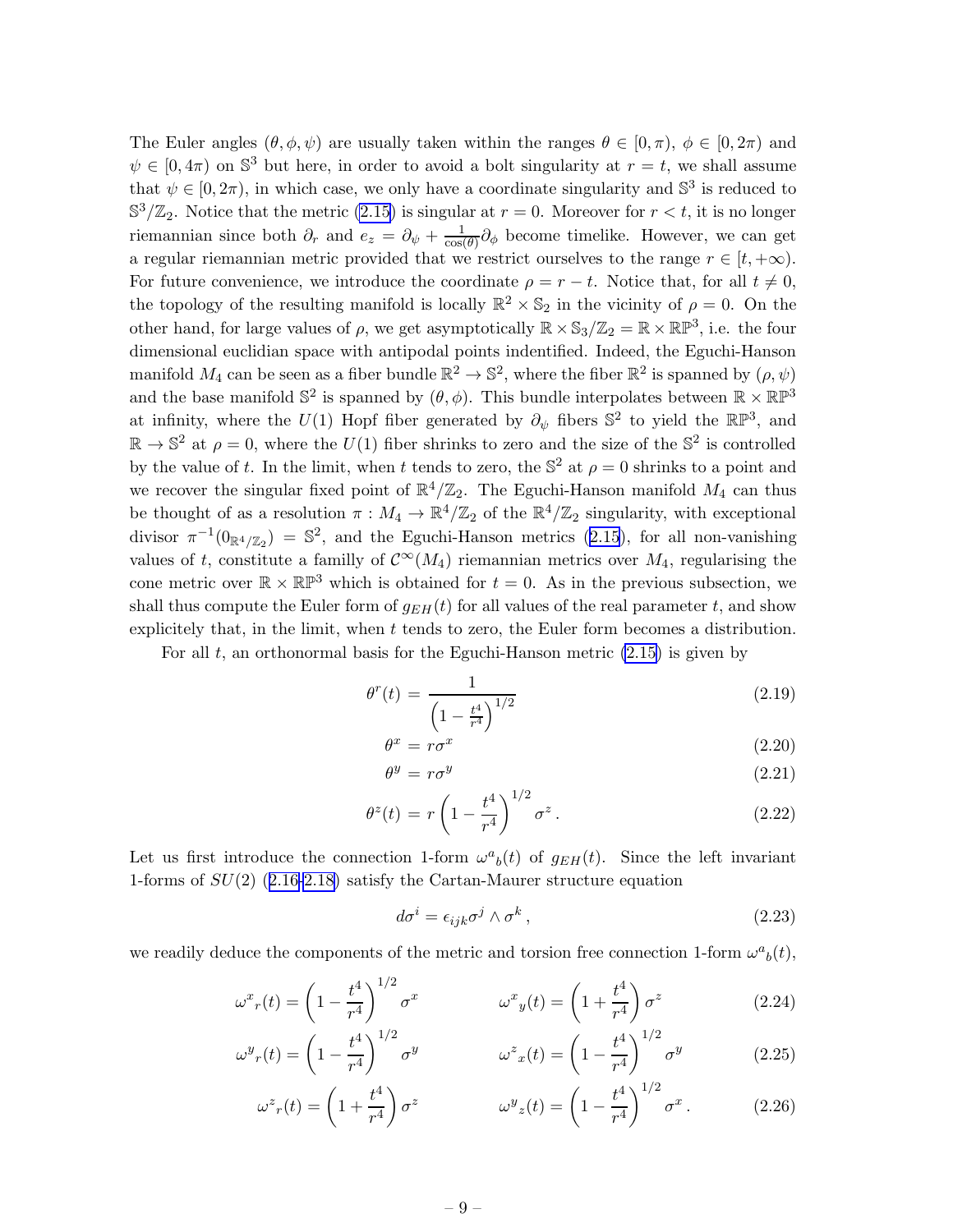<span id="page-10-0"></span>For all t, the curvature 2-form of this connection,  $\Omega^a{}_b(t) = d\omega^a{}_b(t) + \omega^a{}_c(t) \wedge \omega^c{}_b(t)$ , is then given by

$$
\Omega^x r(t) = -\frac{2t^4}{r^6} \left( \theta^x \wedge \theta^r + \theta^y \wedge \theta^z \right) \qquad \Omega^x y(t) = \frac{4t^4}{r^6} \left( \theta^x \wedge \theta^y - \theta^r \wedge \theta^z \right) \tag{2.27}
$$

$$
\Omega^y r(t) = -\frac{2t^4}{r^6} \left( \theta^y \wedge \theta^r + \theta^z \wedge \theta^x \right) \qquad \qquad \Omega^x z(t) = -\frac{2t^4}{r^6} \left( \theta^x \wedge \theta^z + \theta^r \wedge \theta^y \right) \tag{2.28}
$$

$$
\Omega^z_r(t) = -\frac{4t}{r^6} \left( \theta^z \wedge \theta^r + \theta^x \wedge \theta^y \right) \qquad \qquad \Omega^y_z(t) = -\frac{2t}{r^6} \left( \theta^y \wedge \theta^z - \theta^r \wedge \theta^x \right) \tag{2.29}
$$

Notice that this curvature 2-form is self-dual, which further implies that the metric is a solution of Einstein's equations in the vacuum, *i.e.* for all  $t$ 

$$
\Omega^{bc}(t) \wedge \theta_{abc}^{\star}(t) = 0. \qquad (2.30)
$$

For all non-vanishing values of  $t$ , we get from  $(2.27-2.29)$ , that

$$
E_4(t) = \Omega^{ab}(t) \wedge \Omega^{cd}(t) \wedge \theta_{abcd}^{\star}(t) = 384 \frac{t^8}{(\rho + t)^{12}} \theta^{\star}(t)
$$
  
= 
$$
48 \frac{t^8}{(\rho + t)^9} \sin \theta \, d\rho \wedge d\theta \wedge d\phi \wedge d\psi.
$$
 (2.31)

We shall now prove that, in the limit when t tends to zero, this 4-form admits a distributional limit. In order to do so, we now wish to consider the weighted integral of this quantity over an open subset  $U \subset M_4$ , corresponding to the points such that  $0 \le \rho \le R$ , when the parameter t is small. Let therefore  $f: U \to \mathbb{R}$  be a  $\mathcal{C}^1(U)$  function with compact support in  $U \subset M_4$ . For all  $t \in (0,1]$ , the weighted integral of  $E_4(t)$  yields

$$
\int_{U} fE_4(t) = 48t^8 \int d\rho \, d\theta \, d\phi \, d\psi \, f(\rho, \theta, \phi, \psi) \frac{\sin(\theta)}{(\rho + t)^9}
$$
\n
$$
= 48t^8 \int d\rho \, d\theta \, d\phi \, d\psi \left[ \frac{f'}{8(\rho + t)^8} - \left( \frac{f}{8(\rho + t)^8} \right)' \right] \sin(\theta)
$$
\n
$$
= 48t^8 \int d\rho \, d\theta \, d\phi \, d\psi \, \frac{f'}{8(\rho + t)^8} \sin(\theta)
$$
\n
$$
+ 48 \int d\theta \, d\phi \, d\psi \left( \frac{f(0, \theta, \phi, \psi)}{8} - t^8 \frac{f(R, \theta, \phi, \psi)}{8(R + t)^8} \right) \sin(\theta)
$$
\n
$$
= 48\pi^2 f(0) + O(t) \,.
$$
\n(2.32)

In the limit, when t tends to zero, the above equation admits a distributional interpretation. The latter consists in saying that there exists a distribution  $\hat{E}_4$ , such that for all  $\mathcal{C}^1(U)$ function  $f: U \to \mathbb{R}$  with compact support in  $U \subset M_4$ ,

$$
\left\langle \hat{E}_4; f \right\rangle_U = \lim_{t \to 0} \int_U f E_4(t) = \begin{cases} 48\pi^2 f(0) & \text{if } 0 \in U; \\ 0 & \text{otherwise.} \end{cases}
$$
 (2.33)

Up to a constant coefficient, this is precisely the definition of the 0-centered Dirac distribution over  $M_4$ . We thus get

$$
\hat{E}_4 = 48\pi^2 \delta_0^{(4)},\tag{2.34}
$$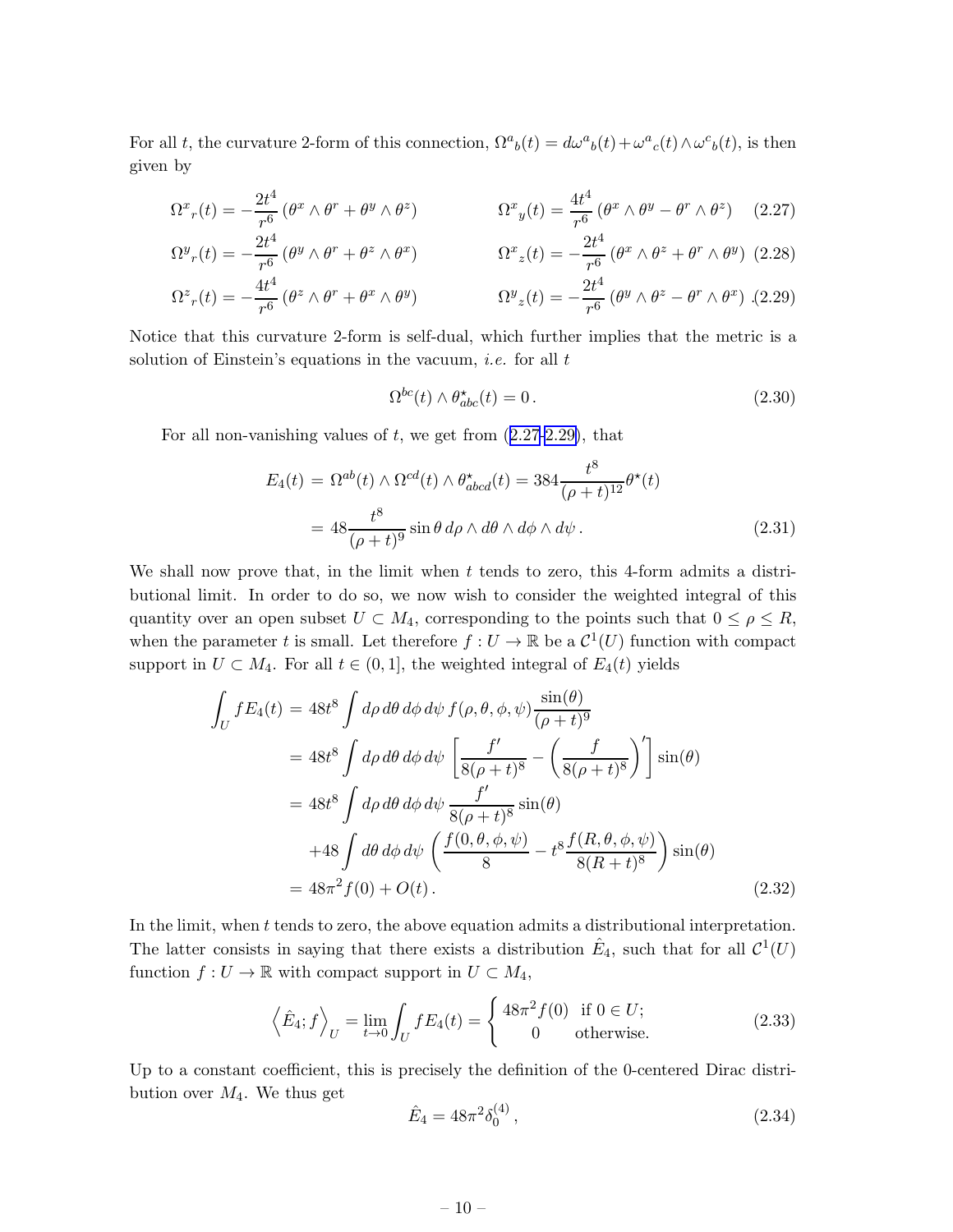<span id="page-11-0"></span>where, for simplicity, we have included the volume form  $\theta^*$  in the definition of the Dirac distribution  $\delta_0^{(4)}$  $0^{(4)}$ .

As a consequence of([2.34](#page-10-0)), the Chern-Gauss-Bonnet theorem for a compact subset  $U \subset \mathbb{R}^4/\mathbb{Z}_2$ , with boundary  $\partial U$ , becomes

$$
\langle \hat{E}_4; 1 \rangle_U = 32\pi^2 \chi(U) - \int_{\partial U} \Phi_4(0),
$$
 (2.35)

where

$$
\Phi_4(0) = \lim_{t \to 0} \epsilon_{ijk} \left( \frac{8}{3} \omega^i{}_r(t) \wedge \omega^j{}_r(t) \wedge \omega^k{}_r(t) + 4\Omega^{ij}(t) \wedge \omega^k{}_r(t) \right)
$$
  
= 
$$
\lim_{t \to 0} 2 \left( 1 + 3\frac{t^8}{r^8} \right) \sin \theta d\theta \wedge d\phi \wedge d\psi
$$
 (2.36)

is the limit, when t tends to zero, of the Chern-Simons 3-form associated to  $E_4(t)$  and  $\chi(U) = 2$ . Notice that the Chern-Gauss-Bonnet theorem also holds for the whole family of Eguchi-Hanson metrics, that is for all values of  $t$ . The Euler characteristic of the Eguchi-Hanson manifold could be computed otherwise, just using the knowledge we have of its topology. As already stated, it can be seen as a minimal resolution of the singularity  $\mathbb{R}^4/\mathbb{Z}_2$ with exceptional divisor  $\pi^{-1}(0_{\mathbb{R}^4/\mathbb{Z}_2}) = \mathbb{S}^2$ . From the definition of a minimal resolution of singularity [\[19](#page-21-0)], we also know that  $\mathbb{R}^4/\mathbb{Z}_2\setminus\{0_{\mathbb{R}^4/\mathbb{Z}_2}\}\$ is isomorphic to  $\widehat{\mathbb{R}^4/\mathbb{Z}_2}\setminus\pi^{-1}(0_{\mathbb{R}^4/\mathbb{Z}_2})$ through  $\pi$ . The Euler characteristics of these regular manifolds must therefore be equal and we have

$$
\chi\left(\widehat{\mathbb{R}^4/\mathbb{Z}_2}\right) - \chi\left(\mathbb{S}^2\right) = \chi\left(\mathbb{R}^4/\mathbb{Z}_2\backslash\{0_{\mathbb{R}^4/\mathbb{Z}_2}\}\right).
$$
 (2.37)

The r.h.s. obviously vanishes and, since  $\chi(\mathbb{S}^2) = 2$ , we obtain the desired result. As a matter of fact, the value of the Euler characteristic of the Eguchi-Hanson manifold is just one plus the number of non-trivial irreducible representations, or equivalently of conjugacy classes, of  $\mathbb{Z}_2$ , *i.e.*  $\chi(U) = 1 + 1$ . As we shall see in the next subsection, this is just the simplest instance of the McKay correspondence for the Euler characteristic[[20\]](#page-21-0). More generally, in algebraic geometry, the McKay correspondence relates the irreducible representations of a finite subgroup  $\Gamma \subset SL(2,\mathbb{C})$  to the cohomology  $H^*\left(\widehat{\mathbb{C}^2/\Gamma}\right)$  of the minimal resolution  $\pi : \widehat{\mathbb{C}^2/\Gamma} \to \mathbb{C}^2/\Gamma$  of the singular quotient space  $\mathbb{C}^2/\Gamma$ . It thus provides a natural way to compute the Euler characteristic of the minimal resolutions of single action quotients. In the following examples, we shall use these results together with the distributional Chern-Gauss-Bonnet theorem([2.8\)](#page-6-0) as direct computations in the regularising metrics become more and more involved.

# 2.4 The case of  $\mathbb{R}^4/\mathbb{Z}_m$  and the  $A_{m-1}$ -series singularities

The Eguchi-Hanson metric presented in the previous subsection, can be thought of as the regularisation of the singular quotient space  $\mathbb{R}^4/\mathbb{Z}_2$ . Actually, the latter is just the simplest case of an A-series singularity on  $\mathbb{C}^2$ . Higher order singularities in this series can be obtained by identifications under the general cyclic subgroups  $\mathbb{Z}_m \subset SU(2)$ . For all  $m \geq 2$ , the quotient  $\mathbb{R}^4/\mathbb{Z}_m$  is singular at the fixed point  $0 \in \mathbb{R}^4$  of the  $\mathbb{Z}_m$ -action, but it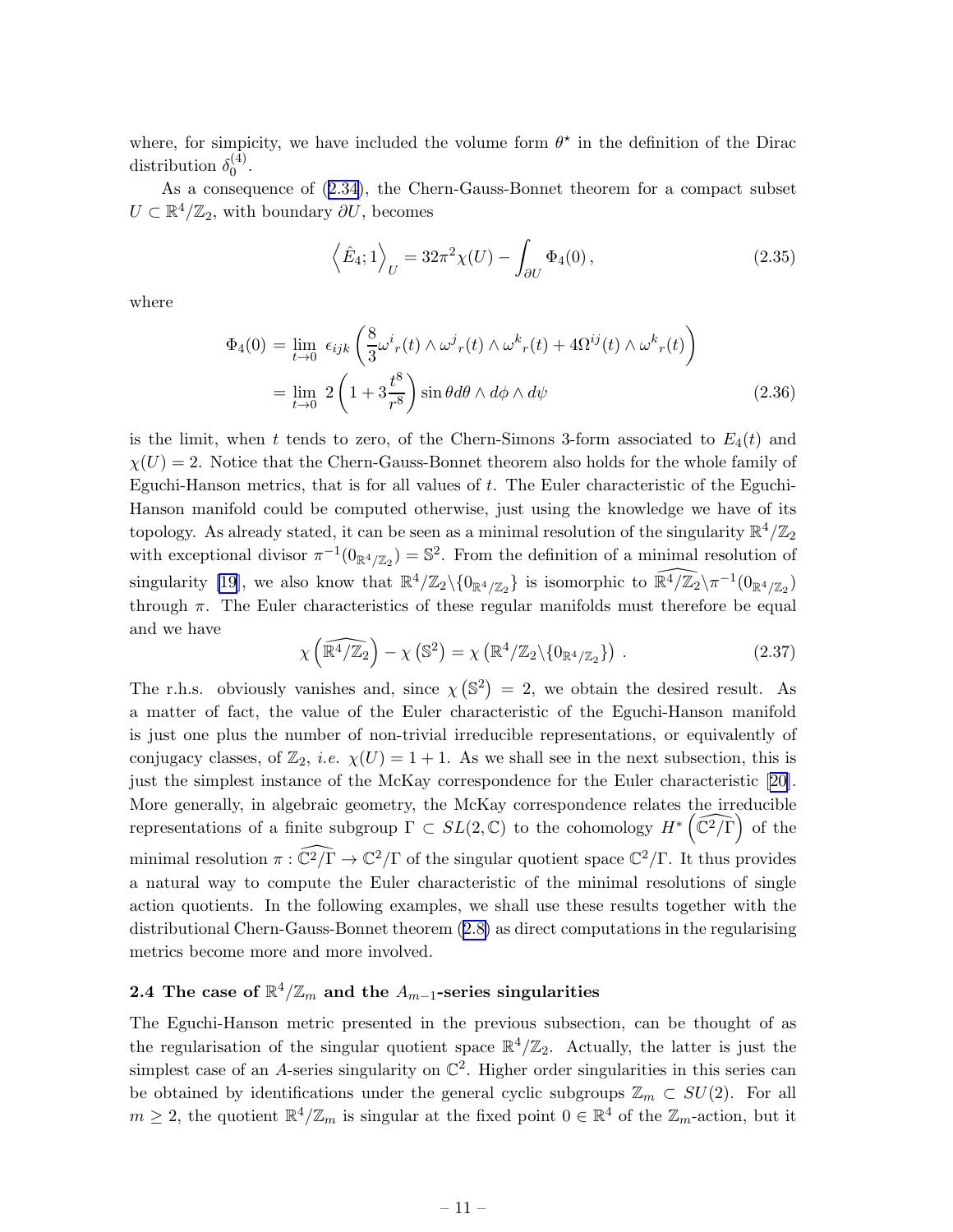<span id="page-12-0"></span>admits a minimal resolution of singularities. Its singular cone metric can also be regularised by a generalised version of the Eguchi-Hanson metric due to Gibbons and Hawking[[21\]](#page-21-0), which reads

$$
g_{GH}(\mathbf{x}_i) = V^{-1} (dz - A)^2 + V d\mathbf{x} \cdot d\mathbf{x},
$$
\n(2.38)

$$
V = \sum_{i=0}^{m-1} \frac{1}{|\mathbf{x} - \mathbf{x}_i|},
$$
\n(2.39)

where  $z \in [0, 4\pi)$ ,  $\mathbf{x} \in \mathbb{R}^3$  and the 1-form A is given by  $dV = \star_3 dA$ . The Hodge dual is taken with respect to the euclidean 3-metric  $d\mathbf{x} \cdot d\mathbf{x}$ . As for the Eguchi-Hanson metric, the Gibbons-Hawking metric first appeared in the context of self-dual gravitational instantons as a regular finite energy multi-instanton solution of Einstein vacuum equations with  $\mathbb{S}^3/\mathbb{Z}_m$ asymptotic infinity. It depends on a set of parameters encoded in the  $m$  fixed vectors  $\mathbf{x}_i$ . Itcan be shown [[22](#page-21-0)] that, if  $m = 2$ , (2.38) reduces to the Eguchi-Hanson metric [\(2.15\)](#page-8-0) in a different coordinate system. On the other hand, for all values of  $m \geq 2$ , we have a fiber bundle  $U(1) \to \mathbb{R}^3$  whose fiber  $U(1)$  shrinks to zero size at the points  $\mathbf{x}_i \in \mathbb{R}^3$  of the base space. We thus have a series of  $m-1$  topological 2-spheres with pointlike intersections at the  $x_i$ . Their size is therefore controlled by the modules  $|x_i - x_j|$ . From the point of view of algebraic geometry, these correspond to the  $(m-1)$   $\mathbb{CP}^1$  constituting the exceptional divisor associated to the minimal resolution of singularities of  $\mathbb{C}^2/\mathbb{Z}_m$ . For all  $m \geq 2$ , the configuration of these  $\mathbb{CP}^1$  is given by the Dynkin diagram

$$
\Delta(A_{m-1}) = \circ - \circ - \cdots - \circ \tag{2.40}
$$

of the simply laced Lie algebra  $A_{m-1}$ , under the identification of each  $\mathbb{CP}^1$  with a vertex of  $\Delta(A_{m-1})$  and of each intersection point with the corresponding edge of  $\Delta(A_{m-1})$  [\[19](#page-21-0)].

The calculations of the previous subsection can be repeated for the Gibbons-Hawking metrics (2.38), to obtain

$$
\hat{E}_4 = 32\pi^2 \left( m - \frac{1}{m} \right) \delta_0^{(4)} \qquad \text{on } \mathbb{R}^4 / \mathbb{Z}_m.
$$
 (2.41)

The Chern-Gauss-Bonnet theorem is also valid for all values of the  $x_i$  and in the limit, when they all collapse to 0, yielding  $\chi = m$ . This result can also be obtained otherwise from standard results in algebraic geometry. Indeed, as already stated,  $\mathbb{C}^2/\mathbb{Z}_m$  admits a minimal resolution of singularities by a regular manifold  $\widehat{\mathbb{C}^2/\mathbb{Z}_m}$ . The configuration of its exceptional divisor is given by  $\Delta(A_{m-1})$ . Along the lines of the previous subsection, the Euler characteristic of  $\overline{\mathbb{C}^2/\mathbb{Z}_m}$  is therefore obtained by adding a contribution of 2 for each of the  $m-1$  vertices of  $\Delta(A_{m-1})$ , corresponding to the  $(m-1)$   $\mathbb{CP}^1$ , and of  $-1$  for each of its  $m-2$  edges, corresponding to the  $m-2$  intersection points of the  $m-1 \mathbb{CP}^1$ . As in the previous subsection, the Euler characteristic of  $\mathbb{C}^2/\mathbb{Z}_m$  is also related to the number of isomorphism classes of non-trivial irreducible representations of  $\mathbb{Z}_m$  through the McKay correspondence[[20](#page-21-0)]. Using either result, we thus have  $\chi\left(\widehat{\mathbb{C}^2/\mathbb{Z}_m}\right)^m = m$ . On the other hand, the boundary integral is known, [\(2.9\)](#page-6-0), and we have

$$
\int_{\mathbb{S}^3/\mathbb{Z}_m} \Phi_4 = \frac{1}{|\mathbb{Z}_m|} \int_{\mathbb{S}^3} \Phi_4 = \frac{1}{m} \int_{\mathbb{S}^3} \Phi_4 = \frac{32\pi^2}{m}.
$$
 (2.42)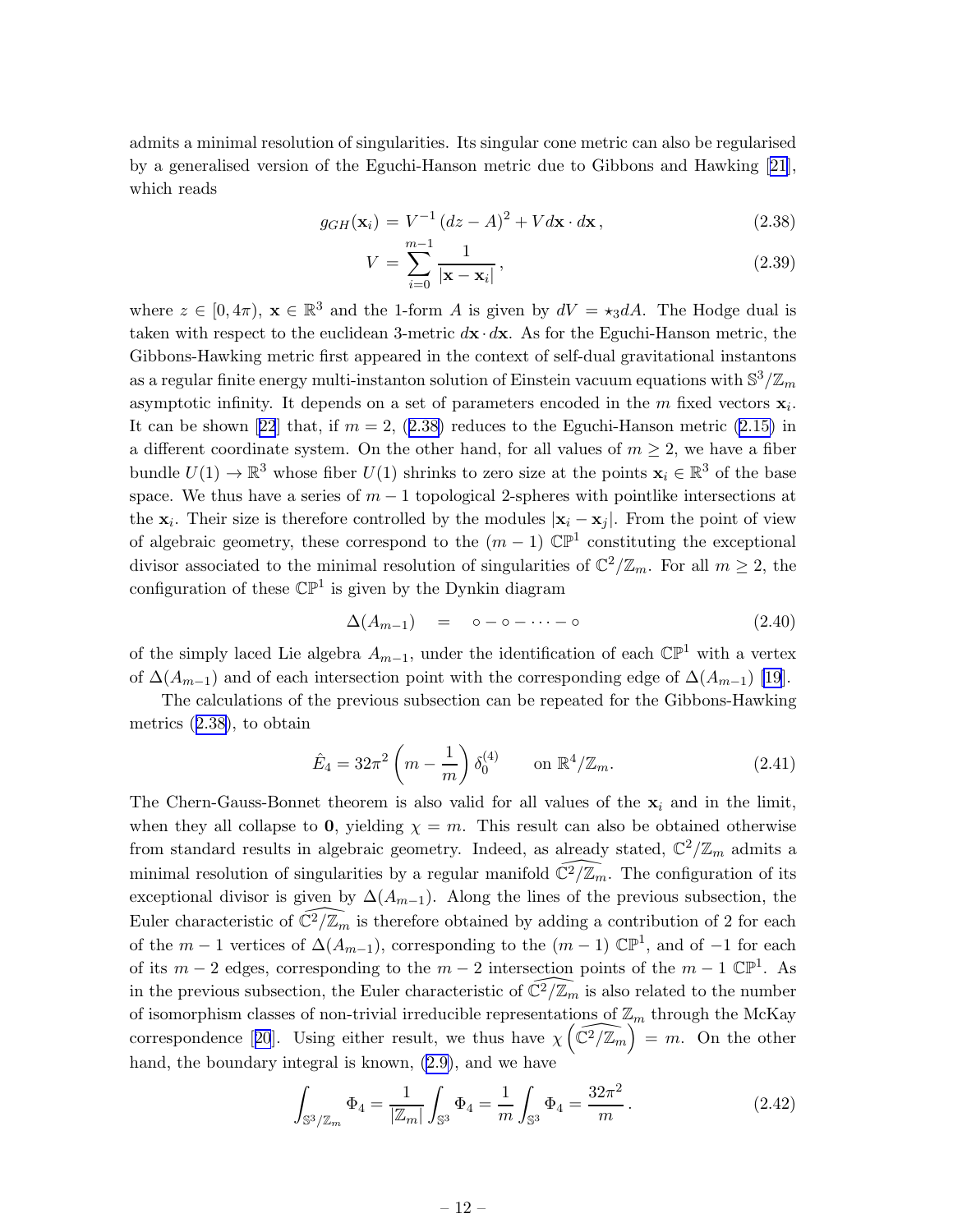<span id="page-13-0"></span>The normalisation in [\(2.41](#page-12-0)) thus follows.

# 2.5 The  $D_{m+2}$  and  $E_{6,7,8}$ -series singularities

To complete the single action picture, we shall now discuss the  $D$  and  $E$ -series singularities. These correspond to single action quotient spaces of the form  $\mathbb{R}^4/\Gamma$ , where  $\Gamma$  is either  $D_m^*$ ,  $T^*, O^*,$  or  $I^*$  for the  $D_{m+2}, E_6, E_7$  or  $E_8$ -series singularities respectively. In these cases, although their existence was strongly motivated after the works of Calabi [\[23](#page-21-0)] and Hitchin [\[24](#page-21-0)], explicit knowledge of the corresponding self-dual instanton metrics was only achieved byKronheimer in [[25\]](#page-21-0), using hyper-Khäler quotients techniques. These provide a set of regularising metrics for the cone metrics on the corresponding quotients. The calculations in the regularised metrics performed in the previous subsections could be extended to these regularised metrics as well. However, using the results of the previous subsections on the Euler characteristic of the resolution of singularities, we can argue that the Euler form of the quotient spaces  $\mathbb{R}^4/\Gamma$ , when  $\Gamma$  is either  $D_m^*$ ,  $T^*$ ,  $O^*$  or  $I^*$ , are also given by a Dirac distribution. All of these quotient spaces admit a minimal resolution of singularities whose exceptional divisor's configuration is given by the Dynkin diagrams

$$
\Delta(D_{m+2}) = 0 - 0 - \cdots - 0 - 0
$$
\n
$$
\Delta(E_6) = 0 - 0 - 0 - 0 - 0
$$
\n
$$
\Delta(E_7) = 0 - 0 - 0 - 0 - 0 - 0
$$
\n
$$
\Delta(E_8) = 0 - 0 - 0 - 0 - 0 - 0 - 0
$$

of the associated simply laced Lie algebras. The normalisation of the distributional Euler form therefore follows from the distributional version of the Chern-Gauss-Bonnet theorem [\(2.8](#page-6-0)), since the Euler characterstics of the regular spaces  $\mathbb{R}^{4}/\Gamma$  can be obtained either by a direct computation on the Dynkin diagrams  $\Delta(\Gamma)$  or, through the McKay correspondence [\[20](#page-21-0)], as the number of isomorphism classes of non-trivial irreducible representations of Γ. We thus have

$$
\chi\left(\widehat{\mathbb{R}^4/D_n^*}\right) = m + 3, \quad \chi\left(\widehat{\mathbb{R}^4/T^*}\right) = 7, \quad \chi\left(\widehat{\mathbb{R}^4/O^*}\right) = 8, \quad \chi\left(\widehat{\mathbb{R}^4/I^*}\right) = 9. \tag{2.43}
$$

On the other hand, the orders of the above finite subgroups are given by

$$
|D_m^*| = 4m
$$
,  $|T^*| = 24$ ,  $|O^*| = 48$  and  $|I^*| = 120$ , (2.44)

allowing us to evaluate the corresponding boundary integrals in [\(2.8\)](#page-6-0), by use of([2.9](#page-6-0)). We therefore get

$$
\hat{E}_4 = \begin{cases}\n32\pi^2 \left(m + 3 - \frac{1}{4m}\right) \delta_0^{(4)} & \text{on } \mathbb{R}^4 / D_m^*; \\
\frac{668\pi^2}{3} \delta_0^{(4)} & \text{on } \mathbb{R}^4 / T^*; \\
\frac{766\pi^2}{3} \delta_0^{(4)} & \text{on } \mathbb{R}^4 / O^*; \\
\frac{4316\pi^2}{15} \delta_0^{(4)} & \text{on } \mathbb{R}^4 / I^*. \n\end{cases} \tag{2.45}
$$

These relations, together with eq.([2.41\)](#page-12-0) constitute the distributional interpretation for the Euler forms of all the single action quotient spaces.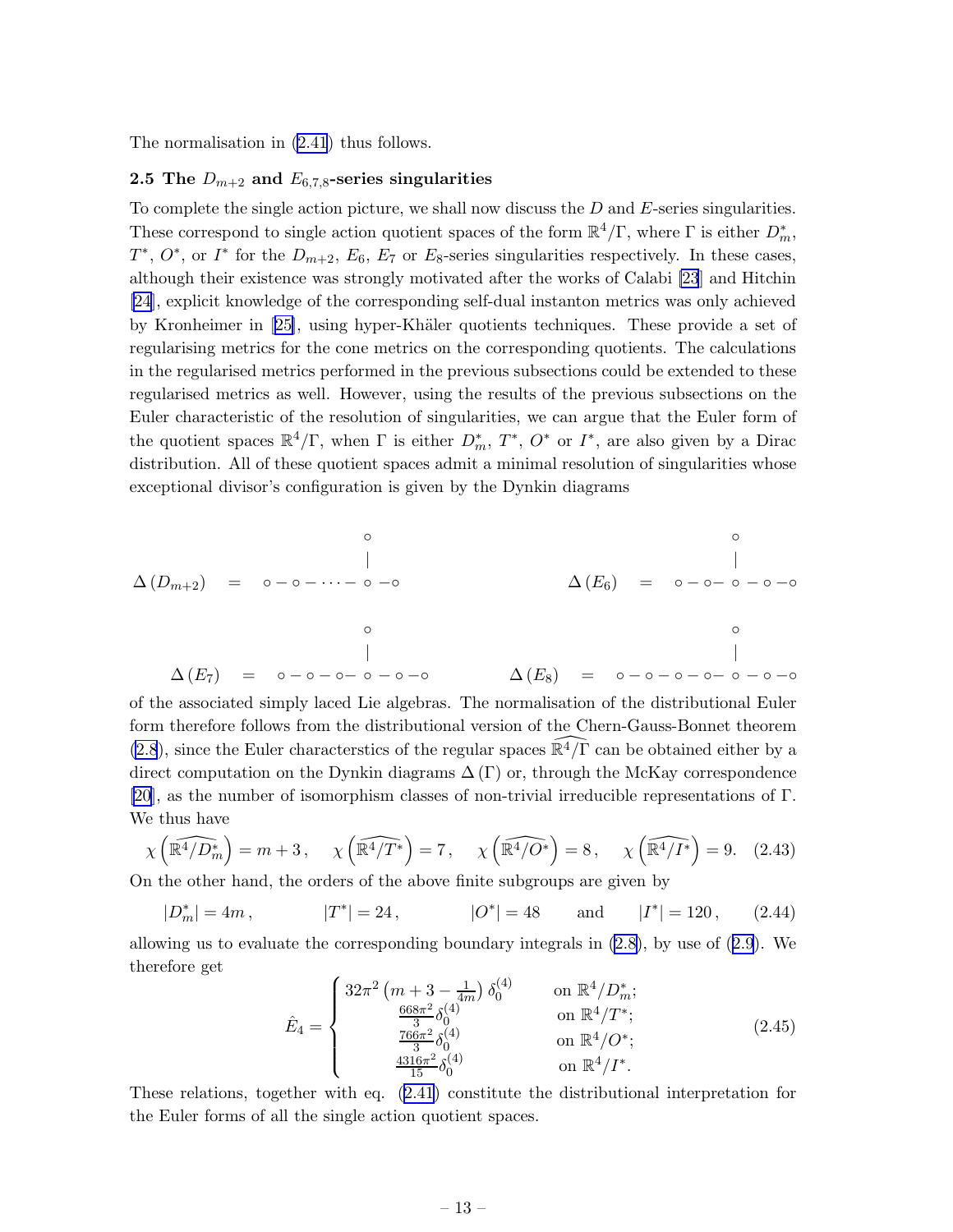### <span id="page-14-0"></span>2.6 Double and linked action singularities

Before we proceed with the explicit construction of self-gravitating branes of codimension 4, let us now focus on the distributional interpretation of the double and linked action quotient spaces. The simplest example of such actions is obtained when both the right and left subgroups are cyclic, *i.e.*  $\Gamma = \mathbb{Z}_m \times \mathbb{Z}_n$ . The natural representation of  $\mathbb{Z}_m$  on  $\mathbb{C}^2$  is generated by

$$
\zeta_m = \begin{pmatrix} e^{i\frac{2\pi}{m}} & 0\\ 0 & e^{-i\frac{2\pi}{m}} \end{pmatrix} \in SU(2)
$$
\n(2.46)

For all integer n, the linked action of  $\mathbb{Z}_{2n} \times_q \mathbb{Z}_{2n}$  on  $SU(2)$  generated by  $(\zeta_{2n}^{1+n-q})$  $\zeta_{2n}^{1+n-q}, \zeta_{2n}^{1+n+q}$ ), where  $0 < q < n$  and  $gcd(n, q) = 1$ , translates into an action on  $\mathbb{C}^2$  of the cyclic subgroup of  $U(2)$  generated by

$$
C_{n,q} = \begin{pmatrix} e^{i\frac{2\pi}{n}} & 0\\ 0 & e^{i2\pi \frac{q}{n}} \end{pmatrix} \in U(2)
$$
 (2.47)

For all n, the quotient space  $\mathbb{R}^4/(\mathbb{Z}_{2n} \times_q \mathbb{Z}_{2n})$  is therefore obtained as the quotient of  $\mathbb{C}^2$ by the action of the cyclic group generated by  $C_{n,q}$ , which is free everywhere except at 0. From the foliation of  $\mathbb{R}^4$  by  $\mathbb{S}^3$ , we deduce that, for all  $n, \mathbb{R}^4/(\mathbb{Z}_{2n} \times_q \mathbb{Z}_{2n})$  admits a foliation by the lens space  $\mathbb{L}(n,q) = \mathbb{S}^3/(\mathbb{Z}_{2n} \times_q \mathbb{Z}_{2n})$ . From the point of view of algebraic geometry, these quotient spaces are known to admit a minimal resolution whose dual graph isobtained through the Hirzebruch-Jüng continued fraction,  $[26]$  $[26]$ ,

$$
\frac{n}{q} = b_1 - \frac{1}{b_2 - \frac{1}{b_3 - \dots - \frac{1}{b_{r-1} - \frac{1}{b_r}}}} \equiv [b_1, b_2, \dots, b_r] ,
$$
\n(2.48)

as

$$
\langle n, q \rangle = \circ - \circ - \cdots - \circ
$$
\n
$$
\langle b_1 \rangle \langle b_2 \rangle \langle b_r \rangle
$$
\n(2.49)

It has r vertices corresponding to the  $r \mathbb{CP}^1$  in the decomposition of the exceptional divisor and  $r - 1$  edges corresponding to their intersection points. We thus get  $\chi = 1 + r$ . Since theorder of the linked action of  $\mathbb{Z}_{2n} \times_q \mathbb{Z}_{2n}$  is n, the boudary term in ([2.8](#page-6-0)) is known from [\(2.9](#page-6-0)). We thus get

$$
\hat{E}_4 = 32\pi^2 \left(1 + r - \frac{1}{n}\right) \delta_0^{(4)} \tag{2.50}
$$

As an example, let us consider the case when  $n = 12$  and  $q = 5$ . Then, we have

$$
\frac{12}{5} = 3 - \frac{1}{2 - \frac{1}{3}} = [3, 2, 3].
$$
\n(2.51)

The dual graph is therefore

$$
\langle 12, 5 \rangle = \circ - \circ - \circ
$$
\n
$$
\langle 3 \rangle \quad (2) \quad (3)
$$
\n
$$
\langle 2.52 \rangle
$$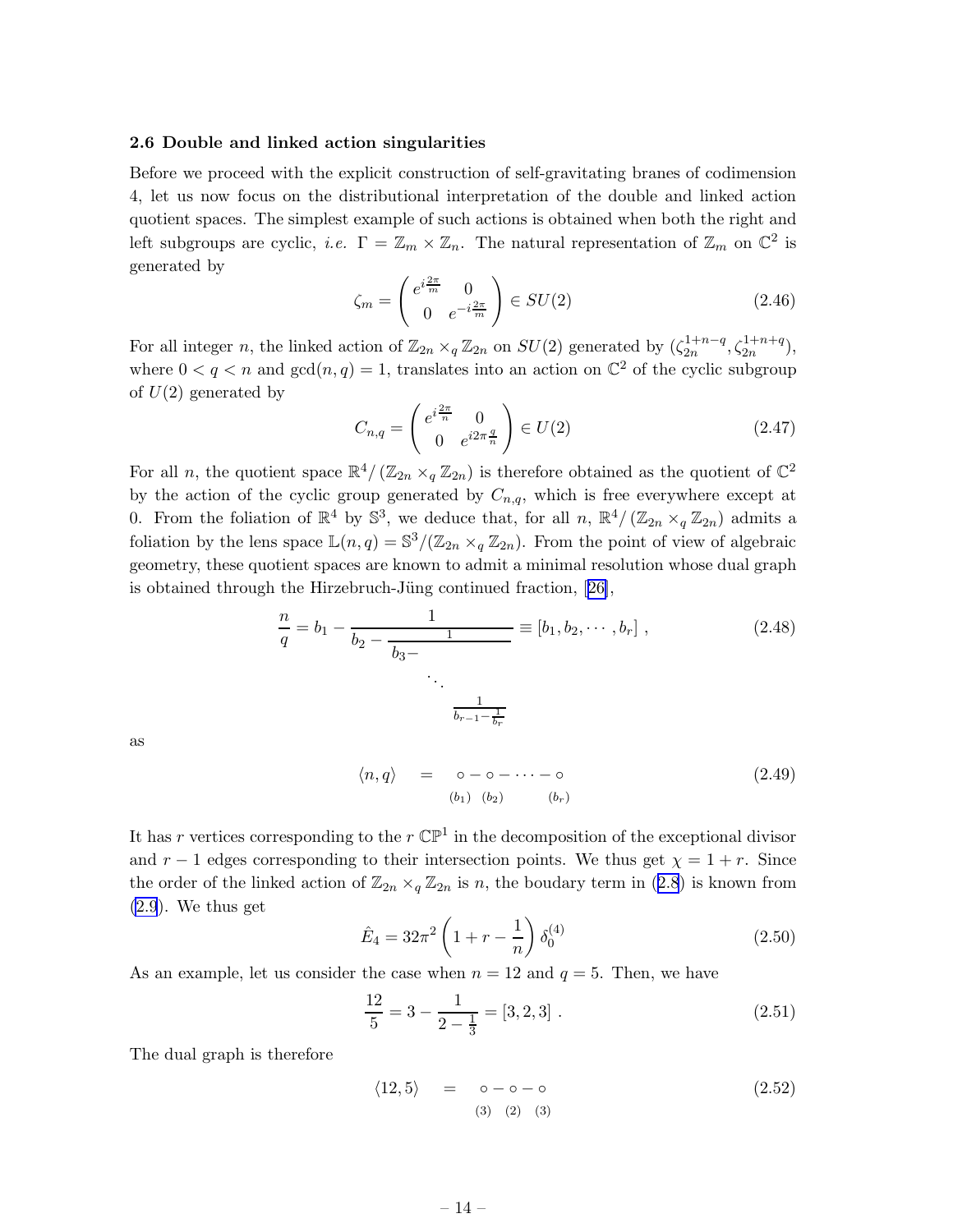<span id="page-15-0"></span>with $r = 3$  and we have  $\chi = 4$ . In this case, eq. ([2.50](#page-14-0)) gives

$$
\hat{E}_4 = \frac{376}{3} \pi^2 \delta_0^{(4)}, \qquad \text{on } \mathbb{R} \times \mathbb{L}(12, 5). \tag{2.53}
$$

Noticealso that for  $q = n - 1$  in ([2.47\)](#page-14-0), we recover the single left action of  $\mathbb{Z}_n$  and the dual graphs  $\langle n, n - 1 \rangle$  are precisely the Dynkin diagrams of the  $A_{n-1}$ -series. The corresponding A-series quotient spaces therefore admit a foliation by the lens spaces  $\mathbb{L}(n, n-1)$ .

As happens for the linked action of  $\mathbb{Z}_{2n} \times_q \mathbb{Z}_{2n}$ , all the double and linked actions mentioned in the subsection on spherical 3-manifolds, induce the action of a finite subgroup  $G \subset GL(2,\mathbb{C})$  on  $\mathbb{C}^2$  and the quotient space  $\mathbb{C}^2/G$  admits a foliation by  $\mathbb{S}^3/G$ . Indeed, as statedin [[16\]](#page-21-0), the set of three dimensional manifolds foliating the quotient spaces  $\mathbb{C}^2/G$ , where G is some finite subgroup of  $GL(2,\mathbb{C})$ , is in one-to-one correspondence with the spherical geometries  $\mathbb{S}^3/\Gamma$ , where  $\Gamma$  is some finite subgroup of the isometry group  $SO(4)$ . The two pictures are therefore equivalent, but the  $\mathbb{C}^2$  point of view is more suited for the study of minimal resolutions of singularities. The finite subgroups of  $GL(2,\mathbb{C})$  were classified in[[26](#page-21-0)]. They are all of the form

$$
(H_1, N_1; H_2, N_2) \equiv \{ h \in GL(2, \mathbb{C}); \ h = h_1 \ h_2 \text{ for some } h_1 \in H_1, h_2 \in H_2, \text{such that } h_1 \text{ mod } N_1 = h_2 \text{ mod } N_2 \}, \quad (2.54)
$$

where  $H_1$  stands for some finite subgroup of  $ZL(2,\mathbb{C})$ , the centre of  $GL(2,\mathbb{C})$  and  $H_2$  for some finite subgroup of  $SL(2,\mathbb{C})$ .  $N_1$  and  $N_2$  denote normal subgroups of  $H_1$  and  $H_2$ respectively. Obviously,  $H_1$  can only be one of the cyclic subgroups  $Z_k$  of  $ZL(2,\mathbb{C})$  whose natural representation on  $\mathbb{C}^2$  is generated by

$$
e^{i\frac{2\pi}{k}}\begin{pmatrix}1&0\\0&1\end{pmatrix}.
$$
 (2.55)

Notice that  $Z_k$  should not be mistaken with  $\mathbb{Z}_k \subset SU(2)$  whose natural representations on  $\mathbb{C}^2$  is given by [\(2.46](#page-14-0)). From this point of view, the cyclic subgroups generated by the  $C_{n,q}$ of eq.  $(2.47)$  are obtained when both  $H_1$  and  $H_2$  are cyclic. The only other possibility will be to match the cyclic  $H_1$  with one of the binary polyhedral groups  $T^*$ ,  $O^*$  or  $I^*$ . When  $H_2$  is either  $D_n^*$  or  $T^*$ , we shall distinguish the non-trivial normal subgroups  $\mathbb{Z}_{2n} \triangleleft D_n^*$  and  $D_2^* \lhd T^*$ . All singular spaces obtained by taking the quotient of  $\mathbb{C}^2$  under the action of a finite subgroup of the form of (2.54) admit a minimal resolution of singularities whose dual graph is of the form

$$
\langle n_2, q_2 \rangle
$$
  
 
$$
\langle b; n_1, q_1; n_2, q_2; n_3, q_3 \rangle = \langle n_1, q_1 \rangle - \circ - \langle n_3, q_3 \rangle
$$
  
(b)

whereeach  $\langle n_i, q_i \rangle$  is a linear diagram like in ([2.49](#page-14-0)), with  $0 < q_i < n_i$  and  $b \ge 2$ . We give, in the following table, the dual graphs  $\Delta(G)$  corresponding to the different subgroups G of  $GL(2,\mathbb{C})$ .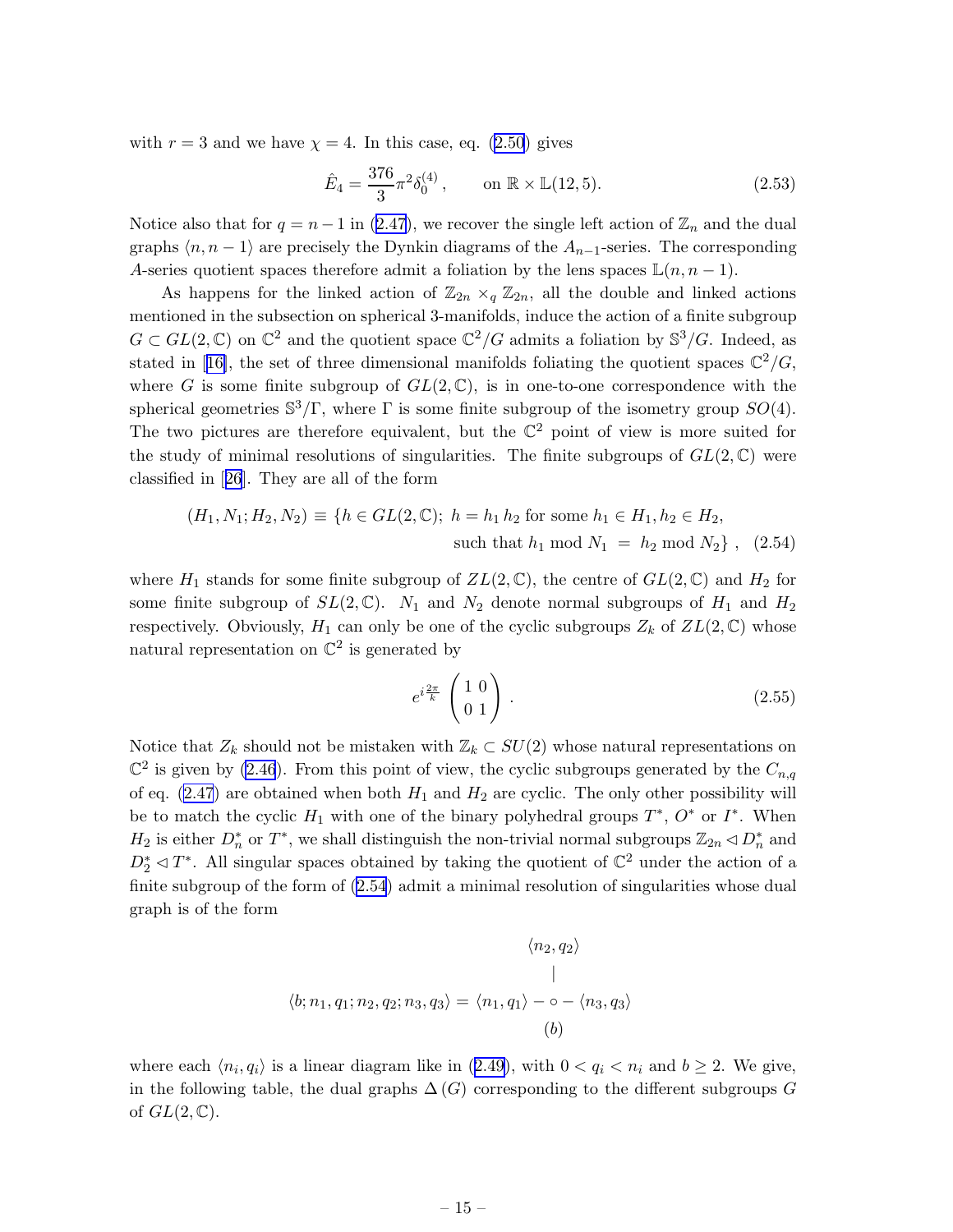<span id="page-16-0"></span>

| G                                          | Constraints          | $\Delta(G)$                           |
|--------------------------------------------|----------------------|---------------------------------------|
| $C_{n,q}$                                  | 0 < q < n            | $\langle n, q \rangle$                |
|                                            | $gcd(n, q) = 1$      |                                       |
| $(Z_{2m}, Z_{2m}; D_n^*, D_n^*)$           | $m = (b-1)n - q$     | $\langle b; 2, 1; 2, 1; n, q \rangle$ |
|                                            | $gcd(m, 2) = 1$      |                                       |
|                                            | $gcd(m, n) = 1$      |                                       |
|                                            |                      |                                       |
| $(Z_{4m}, Z_{2m}; D_n^*, \mathbb{Z}_{2n})$ | $m = (b-1)n - q$     | $\langle b; 2, 1; 2, 1; n, q \rangle$ |
|                                            | $gcd(m, 2) = 2$      |                                       |
|                                            | $gcd(m, n) = 1$      |                                       |
| $(Z_{2m}, Z_{2m}; T^*, T^*)$               | $m = 6(b - 2) + 1$   | $\langle b; 2, 1; 3, 2; 3, 2 \rangle$ |
|                                            | $m = 6(b - 2) + 5$   | $\langle b; 2, 1; 3, 1; 3, 1 \rangle$ |
|                                            |                      |                                       |
| $(Z_{6m}, Z_{2m}; T^*, D^*_2)$             | $m = 6(b - 2) + 3$   | $\langle b; 2, 1; 3, 1; 3, 2 \rangle$ |
| $(Z_{2m}, Z_{2m}; O^*, O^*)$               | $m = 12(b - 2) + 1$  | $\langle b; 2, 1; 3, 2; 4, 3 \rangle$ |
|                                            | $m = 12(b - 2) + 5$  | $\langle b; 2, 1; 3, 1; 4, 3 \rangle$ |
|                                            | $m = 12(b - 2) + 7$  | $\langle b; 2, 1; 3, 2; 4, 1 \rangle$ |
|                                            | $m = 12(b - 2) + 11$ | $\langle b; 2, 1; 3, 1; 4, 1 \rangle$ |
| $(Z_{2m}, Z_{2m}; I^*, I^*)$               | $m = 30(b - 2) + 1$  | $\langle b; 2, 1; 3, 2; 5, 4 \rangle$ |
|                                            | $m = 30(b-2) + 7$    | $\langle b; 2, 1; 3, 2; 5, 3 \rangle$ |
|                                            | $m = 30(b - 2) + 11$ | $\langle b; 2, 1; 3, 1; 5, 4 \rangle$ |
|                                            | $m = 30(b-2) + 13$   | $\langle b; 2, 1; 3, 2; 5, 2 \rangle$ |
|                                            | $m = 30(b-2) + 17$   | $\langle b; 2, 1; 3, 1; 5, 3 \rangle$ |
|                                            | $m = 30(b-2) + 19$   | $\langle b; 2, 1; 3, 2; 5, 1 \rangle$ |
|                                            | $m = 30(b-2) + 23$   | $\langle b; 2, 1; 3, 1; 5, 2 \rangle$ |
|                                            | $m = 30(b - 2) + 29$ | $\langle b; 2, 1; 3, 1; 5, 1 \rangle$ |

As we have seen in the previous subsections, the dual graphs provide an efficient way to determine the Euler characteristic of  $\widehat{\mathbb{C}^2/G}$ , for all G. Let us consider, for example, the quotient  $\mathbb{C}^2/G$ , where  $G = (Z_2, Z_2; D_4^*, D_4^*)$ . From the above table, its dual diagram is simply

$$
\begin{array}{ccc}\n & \circ & (2) \\
 & & \downarrow \\
 \langle 2; 2, 1; 2, 1; 4, 3 \rangle = (2) \circ - \circ - \circ - \circ - \circ \\
 & (2) & (2) & (2) & (2)\n\end{array}
$$

The Euler characterisitic of its minimal resolution of singularities is therefore  $\chi = 7$ . On the other hand, the order of  $(Z_2, Z_2; D_4^*, D_4^*)$  is equal to 32. According to [\(2.8](#page-6-0)), we thus get

$$
\hat{E}_4 = 223\pi^2 \delta_0^{(4)} \tag{2.56}
$$

Analogously, we can obtain the distributional Euler forms of all the double and linked action quotient spaces.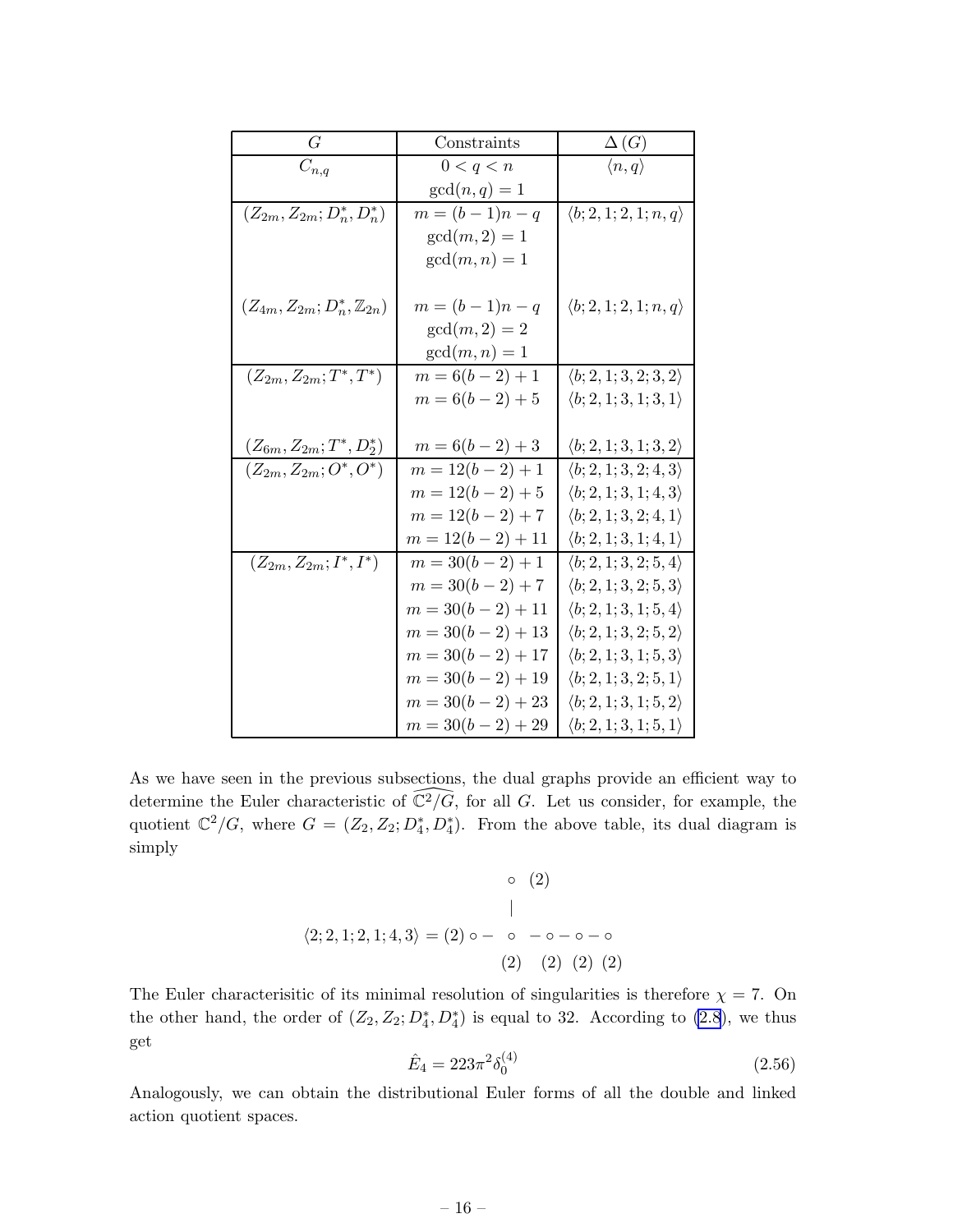<span id="page-17-0"></span>We shall now use the distributional interpretation of the Euler forms of these quotient spaces to construct self-gravitating branes solutions with energy-momentum tensors of the form of [\(1.6\)](#page-3-0). Notice, to conclude this section, that the distributional interpretation of the Euler forms of quotient spaces admitting a minimal resolution may be extended to other forms in  $\Omega^*(M/\Gamma)$  and that its role in the context of the cohomology theory of these spaces probably deserves further attention.

# 3. Codimension four (a)dS 3-branes in  $\text{adS}_8$

Although the construction of flat 3-branes in a flat eight-dimensional space-time would be straightforward, we directly construct an anti-de Sitter version of this problem since curved backgrounds are somehow more natural in the context of Lovelock theory. We should however bear in mind that the following results can be slightly modified to describe the flat case.

### 3.1 The  $\mathbb{Z}_2$ -symmetric case

We now assume that space-time is eight-dimensional and has the topology  $M_8 = \Sigma_4 \times \mathbb{R} \times$  $\mathbb{RP}^3$ , where  $\Sigma_4 \hookrightarrow M_8$  is an embedded submanifold which we shall identify with the four dimensional standard universe. We endow this space-time with the warped metric  $g_8(0)$ obtained as the limit when t tends to zero of

$$
g_8(t) = -k^2r^2d\tau^2 + \frac{dr^2}{k^2r^2} + r^2 \left[du^2 + dv^2 + g_{EH}(t)\right],
$$
 (3.1)

where, for all values of the real parameter t,  $g_{EH}(t)$  denotes the four-dimensional Eguchi-Hanson metric. The connection 1-form associated to this metric is given by

$$
\omega^{\mu}{}_{\nu} = \bar{\omega}^{\mu}{}_{\nu} \tag{3.2}
$$

$$
\omega^i{}_j(t) = \bar{\omega}^i{}_j(t) \tag{3.3}
$$

$$
\omega^i_r(t) = kr\bar{\theta}^i(t),\tag{3.4}
$$

where we denote by greek or latin indices quantities refering to the coordinates  $(\tau, r, u, v)$ or  $(\rho, x, y, z)$  respectively and  $\bar{\omega}^{\mu}{}_{\nu}$  and  $\bar{\omega}^{i}{}_{j}$  respectively denote the components of the torsionfree metric connection 1-forms of the first fundamental forms of  $\Sigma_4$  and  $\Sigma_4^{\perp}$ .

In turn, the curvature 2-form is given by

$$
\Omega^{\mu}{}_{\nu} = -k^2 \theta^{\mu} \wedge \theta^{\nu} \tag{3.5}
$$

$$
\Omega^i_j(t) = \bar{\Omega}^i_j(t) - k^2 \theta^i(t) \wedge \theta^j(t) \tag{3.6}
$$

$$
\Omega^i_r(t) = -k^2 \theta^i(t) \wedge \theta^r(t) \,, \tag{3.7}
$$

where  $\bar{\Omega}^i_j(t)$  is the induced curvature 2-form of  $\Sigma_4^{\perp}$ , *i.e.* the one associated to the EguchiHansonmetric  $(2.27-2.29)$  $(2.27-2.29)$ . The latter being Ricci flat, *i.e.* 

$$
\bar{\mathcal{E}}_{(1)i}(t) = \bar{\Omega}^{jk}(t) \wedge \theta_{ijk}^{\star}(t) = 0, \qquad (3.8)
$$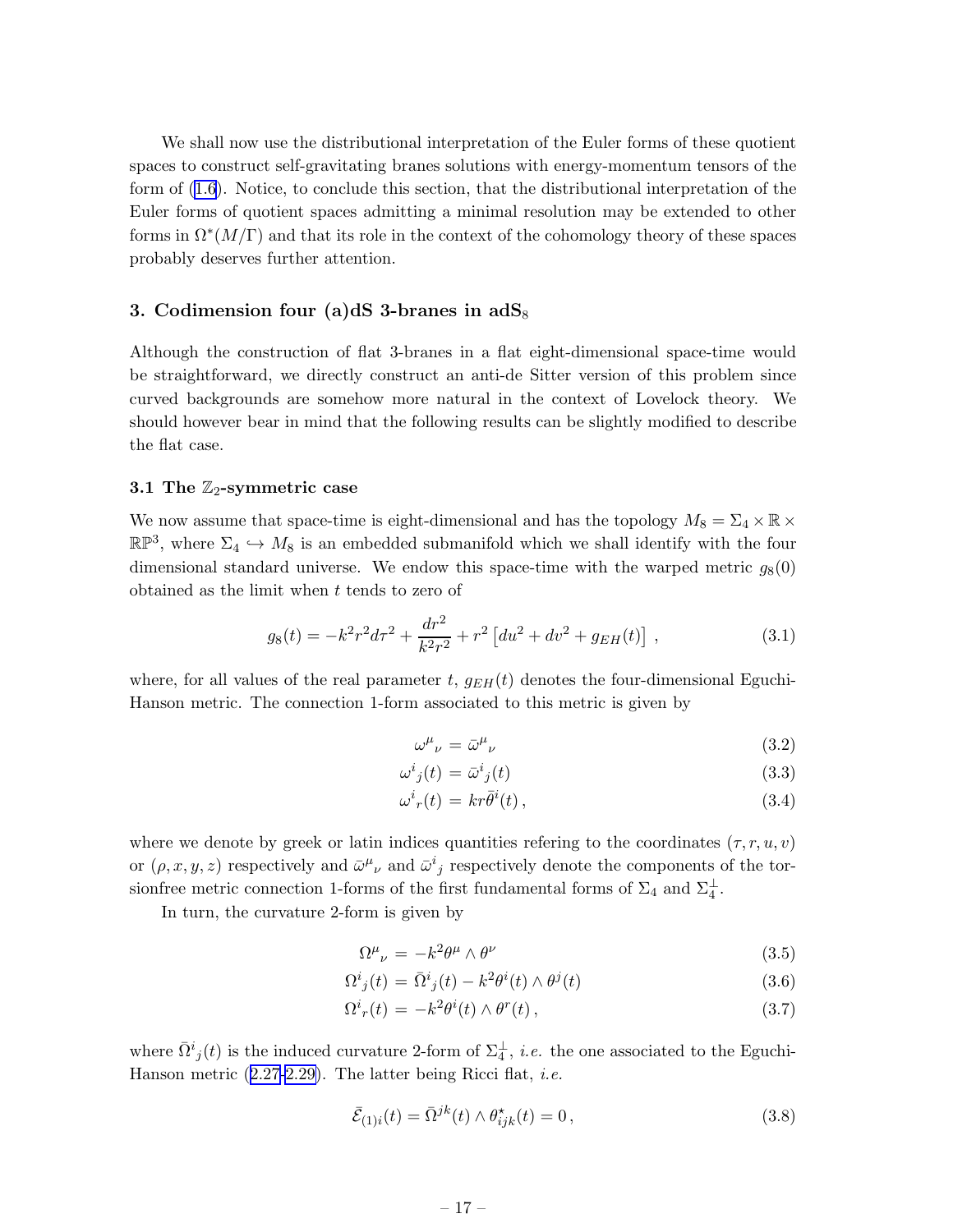<span id="page-18-0"></span>we easily deduce that the l.h.s. of the field equations [\(1.1](#page-2-0)) reduce to

$$
(\alpha_0 - 42\alpha_1 k^2 + 840\alpha_2 k^4 - 5040\alpha_3 k^6) \theta_a^*(t) + (\alpha_2 - 18\alpha_3 k^2) \bar{E}_4(t) \wedge \delta_a{}^{\nu} \theta_{\Sigma\nu}^*,
$$
 (3.9)

where  $\bar{E}_4(t)$  is the Euler form of the Eguch-Hanson metric [\(2.31](#page-10-0)) and  $\theta_{\Sigma}^{\star}{}_{\nu}$  is the Hodge dual of the standard basis of the  $\theta^{\mu}$  on  $\Omega^{(1)}(T\Sigma)$ . In the limit when t goes to zero, the distributionalinterpretation of the Euler class of the normal bundle of  $\Sigma_4$ , ([2.34](#page-10-0)), therefore leads to the following regular field equations

$$
\Lambda + 21k^2 - 420\alpha_2 k^4 + 2520\alpha_3 k^6 = 0, \qquad (3.10)
$$

supplemented by a distributional part corresponding to the matching conditions

$$
S^{\mu}{}_{\nu} = \left(-24\pi^2\alpha_2 + 432\pi^2\alpha_3 k^2\right)\delta^{\mu}{}_{\nu} = \sigma\delta^{\mu}{}_{\nu}\,,\tag{3.11}
$$

where  $\sigma$  is the tension of the 3-brane located at  $\rho = 0$ , whose energy-momentum tensor is of the form of  $(1.6)$ . From the field equations  $(3.10)$ , we see that, in general, the constant curvature k of  $M_8$  is not uniquely determined, but rather belongs to the set of roots of a third order polynomial. On the other hand, in the matching conditions (3.11), notice the contribution of the induced curvature of  $\Sigma_4$  through its Einstein tensor  $\mathcal{E}^{\Sigma}_{(1)\mu} = -6k^2\theta^{\star}_{\Sigma\mu}$ , coming from the reduction of the Lovelock term of order three. Actually, the matching conditions (3.11) are just equivalent to the induced Einstein equations on the brane, with a cosmological constant  $\Lambda_4 = -24\pi^2\alpha_2$ . This is a typical result for even codimension branes, as already mentioned in [\[4, 5](#page-20-0)]. We can furhter check that the above result (3.11) is consistent with the modified Lovelock couplings [\(1.10\)](#page-4-0) obtained there. Indeed, in this case, we have  $\chi = 2$  and the solid angle deficit in the transverse space is measured by

$$
\beta = \frac{1}{32\pi^2} \int_{\mathbb{S}^3} \Phi_4 = \frac{1}{2} \,. \tag{3.12}
$$

It is also worth emphasizing that here, unlike what happens in the case of the cosmic string, the value of  $\beta$  seems rigidly fixed by the choice of the topology of the transverse space. This is actually a general result in the context of codimension four branes.

#### 3.2 A discrete spectrum for the tension

For more general base spaces, the Eguchi-Hanson metric should be replaced in([3.1](#page-17-0)) by the corresponding self-dual instanton metrics and, in the limit, we get a discrete spectrum for the tension of the brane, the tension increasing as the volume of the transverse space decreases. According to the results of the previous section for single action transverse spaces,namely  $(2.41)$  $(2.41)$  $(2.41)$  and  $(2.45)$  $(2.45)$ , we have

$$
\sigma = \begin{cases}\n16\pi^2 \left( m - \frac{1}{m} \right) \left( -\alpha_2 + 18\alpha_3 k^2 \right), & \text{for } \Sigma_4 \times \mathbb{R}^4 / \mathbb{Z}_m; \\
16\pi^2 \left( m + 3 - \frac{1}{4m} \right) \left( -\alpha_2 + 18\alpha_3 k^2 \right), & \text{for } \Sigma_4 \times \mathbb{R}^4 / D_m^*; \\
\frac{334\pi^2}{3} \left( -\alpha_2 + 18\alpha_3 k^2 \right), & \text{for } \Sigma_4 \times \mathbb{R}^4 / T^*; \\
\frac{383\pi^2}{3} \left( -\alpha_2 + 18\alpha_3 k^2 \right), & \text{for } \Sigma_4 \times \mathbb{R}^4 / O^*; \\
\frac{2158\pi^2}{15} \left( -\alpha_2 + 18\alpha_3 k^2 \right), & \text{for } \Sigma_4 \times \mathbb{R}^4 / I^*. \n\end{cases} (3.13)
$$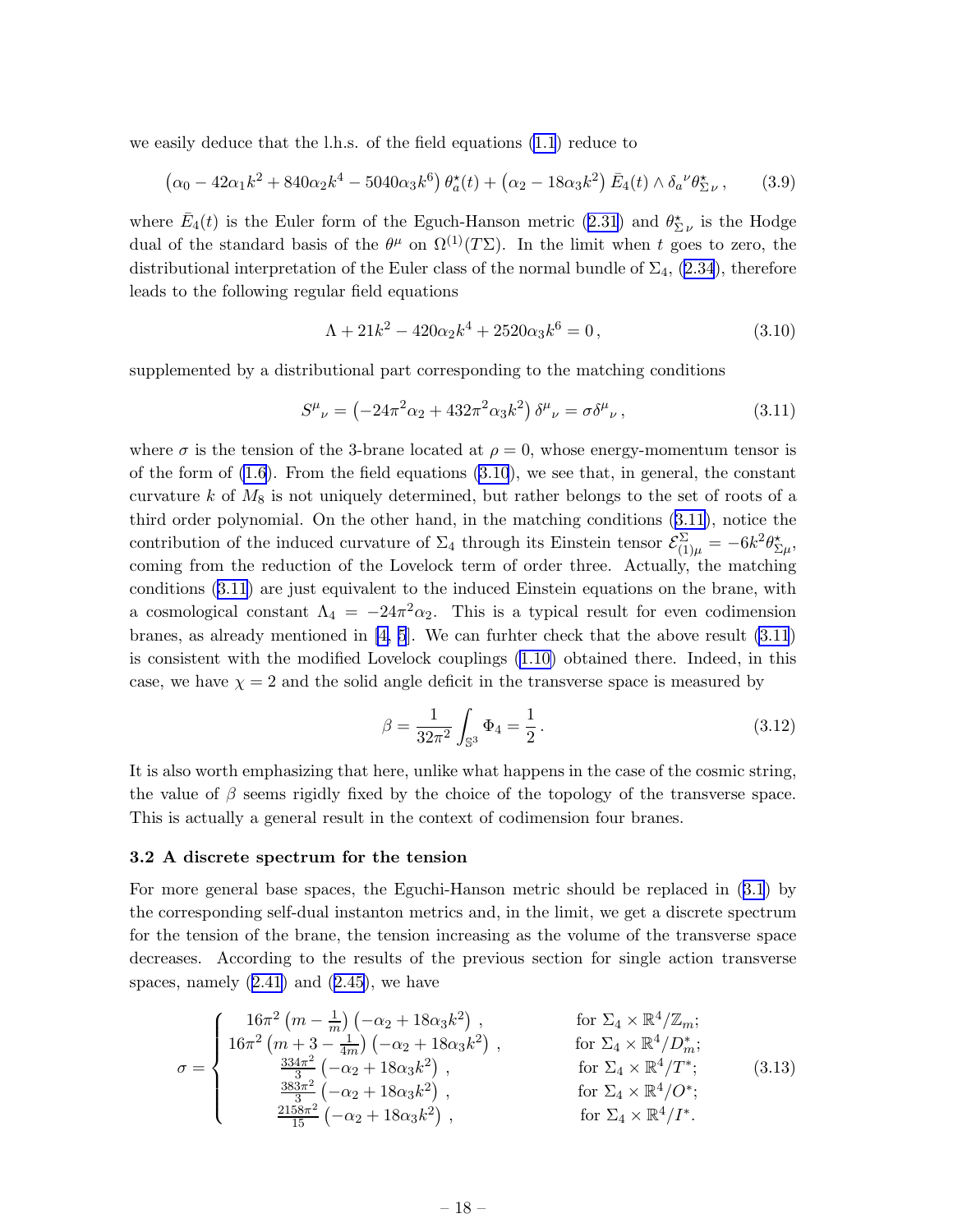We can also include the results from eq. [\(2.53\)](#page-15-0) and [\(2.56](#page-16-0)) obtained as examples in the subsection on double and linked actions,

$$
\sigma = \begin{cases} \frac{188\pi^2}{3} \left( -\alpha_2 + 18\alpha_3 k^2 \right) , & \text{for } \Sigma_4 \times \mathbb{R} \times \mathbb{L}(12, 5); \\ \frac{223\pi^2}{2} \left( -\alpha_2 + 18\alpha_3 k^2 \right) , & \text{for } \Sigma_4 \times \mathbb{R}^4 / (Z_2, Z_2; D_4^*, D_4^*). \end{cases} (3.14)
$$

Notice that these energy levels are non-degenerate and that each value of the tension therefore corresponds to a unique topology. We could analogously derive the tensions corresponding to all possible topologies of the transverse space. This yields a complete spectrum of tensions corresponding to non-singular adS 3-branes in adS<sub>8</sub>.

We have thus provided a distributional interpretation of the Euler forms of four dimensional quotient spaces admitting a minimal resolution of singularities. We derived it, either by regularising the corresponding singular conical metrics by self-dual instanton metrics with the chosen asymptotics, or by standard techniques from algebraic geometry. This has allowed us to construct a family of solutions of Lovelock equations describing localised adS 3-branes in  $adS_8$ . Like what happens in the case of a cosmic string, the matching conditions enforce the energy-momentum tensor of the brane to be tension-like and the geometry of the transverse space is obtained as the quotient of the flat space  $\mathbb{R}^4$  by some discrete isometry group of  $SO(4)$ . From a physical viewpoint, the fact that the local geometry remains the same in the presence of the brane means that they have no gravitational interaction with other gravitating objects. However, unlike the cosmic string, the tension of these branes is not only related to the deficit angle of the conical transverse space, but also to their induced curvature and, more particularly, to their induced Einstein tensor. Moreover, the values of the tension belong to a discrete spectrum, parametrised by rational numbers in one-to-one correspondence with the finite subgroups of  $SO(4)$ , rather than to a continuous spectrum, parametrised by real numbers, as would be the case in codimension 2. The gap between two levels therefore measures the energy cost of a transition from one topology to another. The existence of such gaps and the absence so far of non-singular solutions with these symmetries may constitute indications that these solutions are stable and somehow unique in this class of symmetries. However, this remains to be proven. For that purpose, as well as to determine whether four dimensional gravity is localised on such 3-branes, the analysis of the linear stability of the solutions proposed here should provide valuable informations. In particular, although the moduli of the minimal resolution spaces usually appear as zero modes in the linear perturbations of the associated self-dual instantons, it is not clear what role they will play in the distributional limit of metrics of the form of([3.1\)](#page-17-0).

Notice, to conclude, that it should be possible to extend the construction presented in this paper to higher even codimensions, at least in the cases where the McKay correspon-dence has been established [\[20](#page-21-0)]. For example, the quotient space  $\mathbb{C}^n/\Gamma$ , where  $\Gamma$  is the finite subgroup of  $SU(n)$  generetad by the matrix diag( $z, \ldots, z$ ), with z a primitive n-th root of unity, is known to admit a resolution of singularities with exceptional divisor reduced to a single  $\mathbb{CP}^{n-1}$  and Euler characteristic  $\chi = n$ , [\[20](#page-21-0)]. This example of codimension 2n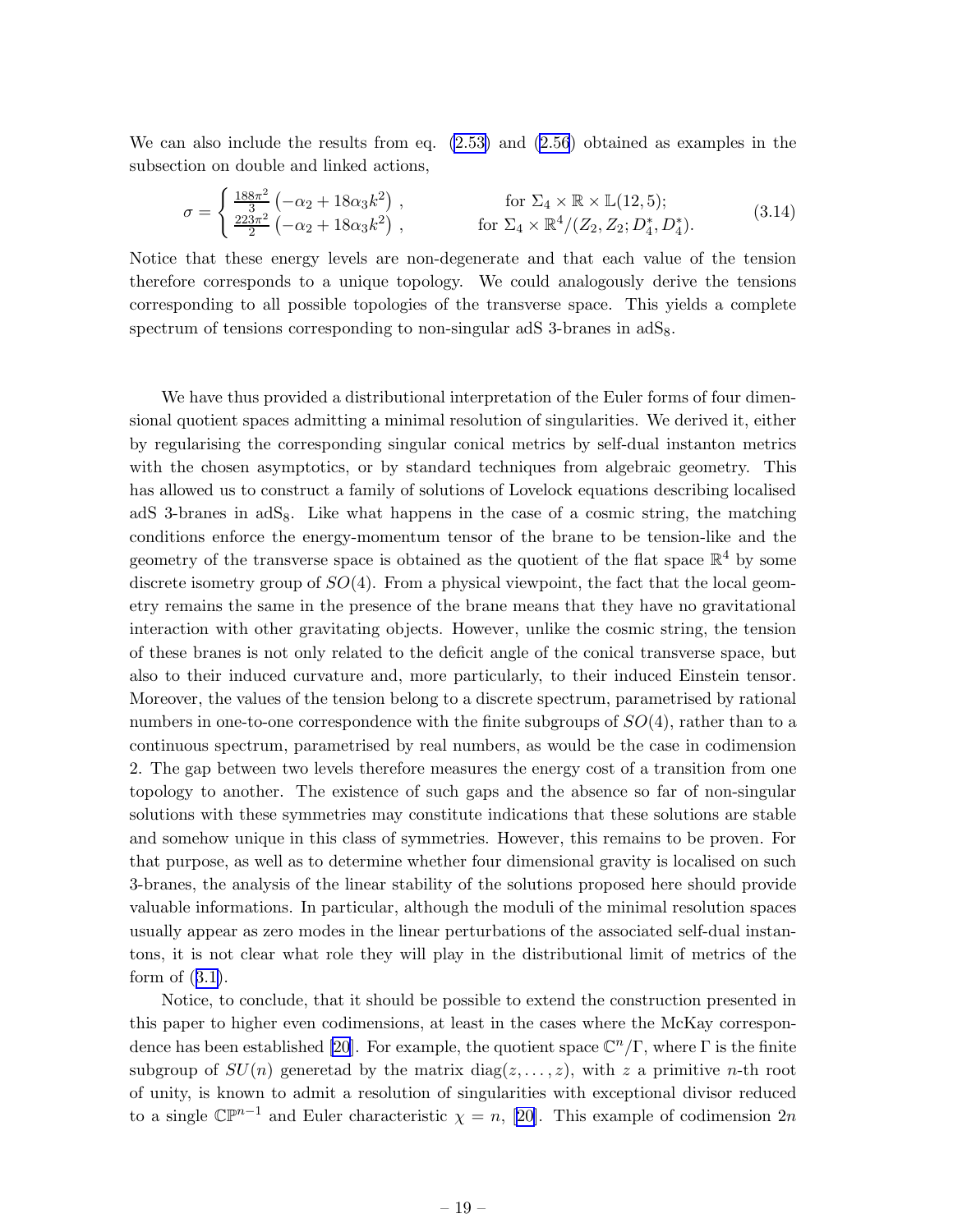<span id="page-20-0"></span>corresponds, in the codimension four context, to the simple  $\mathbb{Z}_2$ -symmetric case presented above. However it is very likely that more sophisticated examples can be used to construct solutions of higher codimension, with the same features as the ones presented here, i.e. contributions to the matching conditions of the induced curvature through reduced Lovelock terms of higher order and a discrete spectrum for the tension.

Acknowledgements : It is a pleasure to thank Christos Charmousis for his useful comments on this manuscript. I am also grateful to the EPSRC for financial support.

# References

- [1] J. W. Chen, M. A. Luty and E. Ponton, JHEP 0009 (2000) 012 [arXiv:hep-th/0003067]. S. M. Carroll and M. M. Guica, arXiv:hep-th/0302067. I. Navarro, JCAP 0309 (2003) 004 [arXiv:hep-th/0302129]. I. Navarro, Class. Quant. Grav. 20 (2003) 3603 [arXiv:hep-th/0305014]. Y. Aghababaie, C. P. Burgess, S. L. Parameswaran and F. Quevedo, Nucl. Phys. B 680 (2004) 389 [arXiv:hep-th/0304256]. C. P. Burgess, arXiv:0708.0911 [hep-ph].
- [2] R. Gregory, Nucl. Phys. B 467 (1996) 159 [arXiv:hep-th/9510202]. T. Gherghetta, E. Roessl and M. E. Shaposhnikov, Phys. Lett. B 491 (2000) 353 [arXiv:hep-th/0006251]. C. Charmousis, R. Emparan and R. Gregory, JHEP 0105 (2001) 026 [arXiv:hep-th/0101198].
- [3] P. Bostock, R. Gregory, I. Navarro and J. Santiago, Phys. Rev. Lett. 92, 221601 (2004) [arXiv:hep-th/0311074].
- [4] C. Charmousis and R. Zegers, JHEP 0508 (2005) 075 [arXiv:hep-th/0502170].
- [5] C. Charmousis and R. Zegers, Phys. Rev. D 72 (2005) 064005 [arXiv:hep-th/0502171].
- [6] D. Lovelock, J.Math.Phys. 12 (1971) 498.
- [7] W. Israel, Nuovo Cim. B 44S10 (1966) 1 [Erratum-ibid. B 48 (1967 NUCIA,B44,1.1966) 463].
- [8] G. Darmois, in Mémorial des sciences mathématiques XXV (1927).
- [9] R. C. Myers, Phys. Rev. D 36, 392 (1987). S. C. Davis, Phys. Rev. D 67, 024030 (2003) [arXiv:hep-th/0208205]. E. Gravanis and S. Willison, Phys. Lett. B 562, 118 (2003) [arXiv:hep-th/0209076].
- [10] A. Vilenkin, Phys. Rev. D 23, 852 (1981).
- [11] M. Anderson, F. Bonjour, R. Gregory and J. Stewart, Phys. Rev. D 56, 8014 (1997) [arXiv:hep-ph/9707324].
- [12] G. Kofinas, Phys. Lett. B 633 (2006) 141 [arXiv:hep-th/0506035].
- [13] R. Geroch and J. H. Traschen, Phys. Rev. D 36 (1987) 1017.